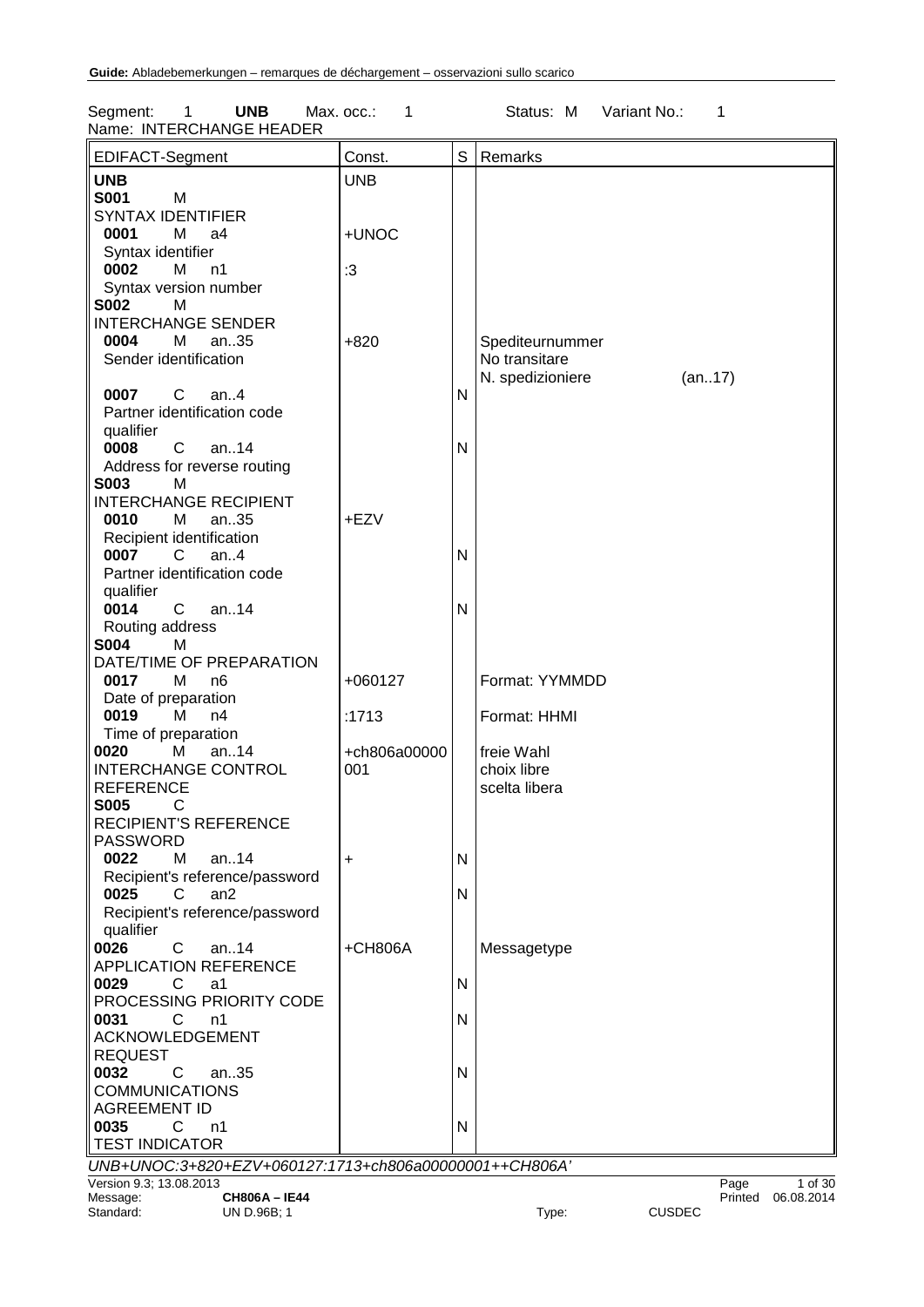| Segment:             | <b>UNH</b> | Max. occ.: |  | Status: M | _Variant No.∶ |  |
|----------------------|------------|------------|--|-----------|---------------|--|
| Name: MESSAGE HEADER |            |            |  |           |               |  |
|                      |            |            |  |           |               |  |

| EDIFACT-Segment               | Const.       | S | Remarks       |
|-------------------------------|--------------|---|---------------|
| <b>UNH</b>                    | <b>UNH</b>   |   |               |
| 0062<br>$M$ an. 14            | +ch806a00000 |   | freie Wahl    |
| <b>MESSAGE REFERENCE</b>      | 001          |   | choix libre   |
| <b>NUMBER</b>                 |              |   | scelta libera |
| <b>S009</b><br>M              |              |   |               |
| <b>MESSAGE IDENTIFIER</b>     |              |   |               |
| 0065<br>M<br>an.6             | +CUSDEC      |   |               |
| Message type identifier       |              |   |               |
| 0052<br>M<br>an.3             | :D           |   |               |
| Message type version number   |              |   |               |
| 0054<br>M<br>an.3             | :96B         |   |               |
| Message type release number   |              |   |               |
| 0051<br>M<br>an.2             | :UN'         |   |               |
| Controlling agency            |              |   |               |
| 0057<br>an.6<br>C.            | :CH806A'     |   | Messagetype   |
| Association assigned code     |              |   |               |
| 8900<br>$\mathbf{C}$<br>an35  |              | N |               |
| <b>COMMON ACCESS</b>          |              |   |               |
| <b>REFERENCE</b>              |              |   |               |
| <b>S010</b><br>C              |              |   |               |
| STATUS OF THE TRANSFER        |              |   |               |
| 0070<br>M<br>n <sub>1</sub> 2 |              | N |               |
| Sequence message transfer     |              |   |               |
| number                        |              |   |               |
| $\mathsf{C}$<br>0073<br>a1    |              | N |               |
| First/last sequence message   |              |   |               |
| transfer indication           |              |   |               |

*UNH+*ch806a00000001*+CUSDEC:D:96B:UN:CH806A'*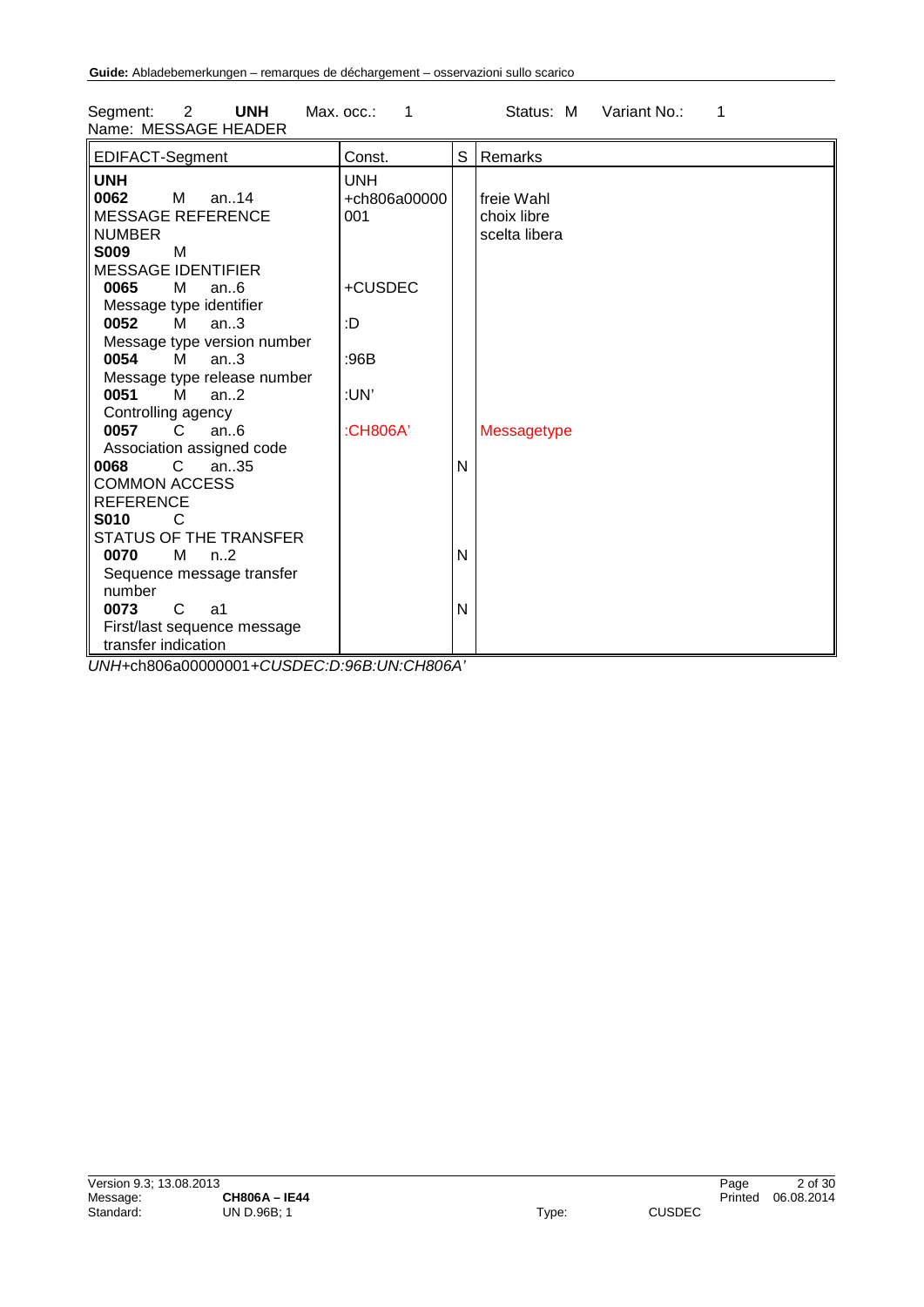| EDIFACT-Segment               | Const.      | S | Remarks                              |
|-------------------------------|-------------|---|--------------------------------------|
| <b>BGM</b>                    | <b>BGM</b>  |   |                                      |
| C002<br>C                     |             |   |                                      |
| DOCUMENT/MESSAGE NAME         |             |   |                                      |
| 1001<br>C<br>an.3             | $\ddot{}$   | N |                                      |
| Document/message name,        |             |   |                                      |
| coded                         |             |   |                                      |
| 1131<br>C<br>an.3             |             | N |                                      |
| Code list qualifier           |             |   |                                      |
| 3055<br>C.<br>an.3            |             | N |                                      |
| Code list responsible agency, |             |   |                                      |
| coded                         |             |   |                                      |
| 1000<br>an35<br>C.            |             | N |                                      |
| Document/message name         |             |   |                                      |
| C <sub>106</sub>              |             |   |                                      |
| DOCUMENT/MESSAGE              |             |   |                                      |
| <b>IDENTIFICATION</b>         |             |   |                                      |
| 1004<br>C<br>an.35            | +00DE001005 |   | Nummer Transitdokument               |
| Document/message number       | 000000M3    |   | No du document de transit            |
|                               |             |   | No documento di tranisto<br>(an18)   |
| 1056<br>C<br>an.9             |             |   |                                      |
| Version                       |             |   |                                      |
| 1060<br>C<br>an.6             | :10'        |   | Art Transitdokument                  |
| <b>Revision number</b>        |             |   | Genre document de transit            |
|                               |             |   | Genere documento di transito<br>(n2) |
| 1225<br>$\mathsf{C}$<br>an.3  |             | N |                                      |
| MESSAGE FUNCTION, CODED       |             |   |                                      |
| 4343<br>C<br>an.3             |             | N |                                      |
| RESPONSE TYPE, CODED          |             |   |                                      |
| BGM++00DE001005000000M3::10'  |             |   |                                      |

Segment: 3 **BGM** Max. occ.: 1 Status: M Variant No.: 1 Name: Beginning of message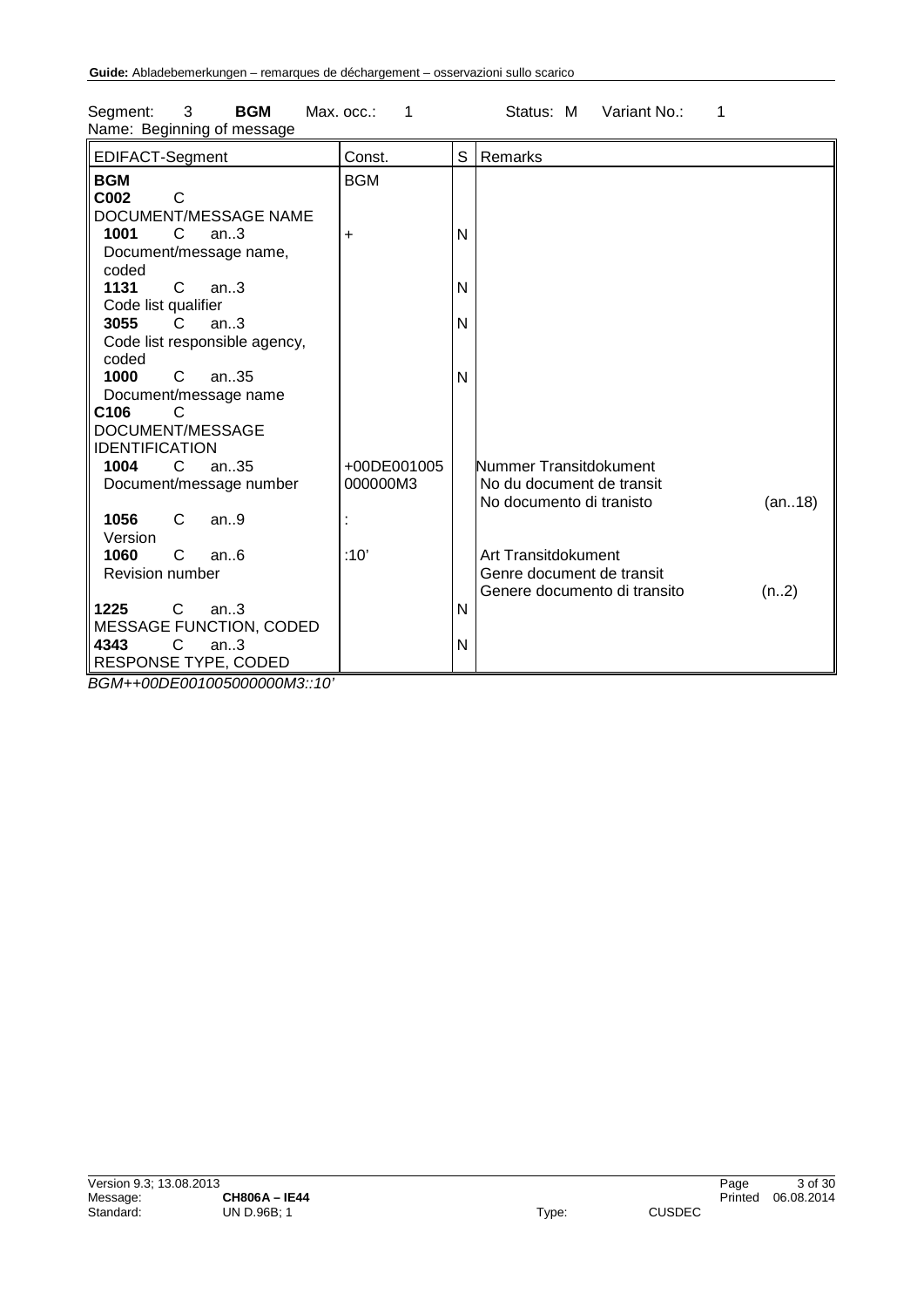| S<br>EDIFACT-Segment<br>Const.<br>Remarks<br><b>LOC</b><br><b>LOC</b><br>3227<br>M<br>an.3<br>22<br>PLACE/LOCATION QUALIFIER<br>C517<br>C<br><b>LOCATION IDENTIFICATION</b><br>3225<br>C<br>an.25<br>+CH001251'<br>Dienststellennummer tatsächliche Bestimmung<br>Place/location identification<br>Bureau de douane de destination effectif<br>Ufficio doganale di destinazione effettivo (an8)<br>1131<br>C<br>an.3<br>N<br>Code list qualifier<br>3055<br>C.<br>an.3<br>N<br>Code list responsible agency,<br>Coded<br>3224<br>C<br>an70<br>N<br>Place/location<br>C519<br>C<br>RELATED LOCATION ONE<br><b>IDENTIFICATION</b><br>3223<br>$\mathsf{C}$<br>an25<br>N<br>Related place/location one<br>Identification<br>1131<br>$\mathsf{N}$<br>C<br>an.3<br>Code list qualifier<br>3055<br>an.3<br>N<br>C<br>Code list responsible agency,<br>Coded<br>an70<br>$\mathsf{N}$<br>3222<br>C<br>Related place/location one<br>C553<br>C<br>RELATED LOCATION TWO<br><b>IDENTIFICATION</b><br>3233<br>$\mathsf{C}$<br>an25<br>N<br>Related place/location two<br>Identification<br>1131<br>C<br>$\mathsf{N}$<br>an.3<br>Code list qualifier<br>3055<br>$\mathsf{N}$<br>C<br>an.3<br>Code list responsible agency,<br>Coded<br>3232<br>an70<br>C<br>N<br>Related place/location two | 5<br><b>LOC</b><br>Segment:<br>Name: Place/location identification | Max. occ.:<br>99 |           | Status: C<br>Variant No.:<br>1 |
|-------------------------------------------------------------------------------------------------------------------------------------------------------------------------------------------------------------------------------------------------------------------------------------------------------------------------------------------------------------------------------------------------------------------------------------------------------------------------------------------------------------------------------------------------------------------------------------------------------------------------------------------------------------------------------------------------------------------------------------------------------------------------------------------------------------------------------------------------------------------------------------------------------------------------------------------------------------------------------------------------------------------------------------------------------------------------------------------------------------------------------------------------------------------------------------------------------------------------------------------------------------------------------|--------------------------------------------------------------------|------------------|-----------|--------------------------------|
|                                                                                                                                                                                                                                                                                                                                                                                                                                                                                                                                                                                                                                                                                                                                                                                                                                                                                                                                                                                                                                                                                                                                                                                                                                                                               |                                                                    |                  |           |                                |
|                                                                                                                                                                                                                                                                                                                                                                                                                                                                                                                                                                                                                                                                                                                                                                                                                                                                                                                                                                                                                                                                                                                                                                                                                                                                               |                                                                    |                  |           |                                |
|                                                                                                                                                                                                                                                                                                                                                                                                                                                                                                                                                                                                                                                                                                                                                                                                                                                                                                                                                                                                                                                                                                                                                                                                                                                                               |                                                                    |                  |           |                                |
|                                                                                                                                                                                                                                                                                                                                                                                                                                                                                                                                                                                                                                                                                                                                                                                                                                                                                                                                                                                                                                                                                                                                                                                                                                                                               |                                                                    |                  |           |                                |
|                                                                                                                                                                                                                                                                                                                                                                                                                                                                                                                                                                                                                                                                                                                                                                                                                                                                                                                                                                                                                                                                                                                                                                                                                                                                               |                                                                    |                  |           |                                |
|                                                                                                                                                                                                                                                                                                                                                                                                                                                                                                                                                                                                                                                                                                                                                                                                                                                                                                                                                                                                                                                                                                                                                                                                                                                                               |                                                                    |                  |           |                                |
|                                                                                                                                                                                                                                                                                                                                                                                                                                                                                                                                                                                                                                                                                                                                                                                                                                                                                                                                                                                                                                                                                                                                                                                                                                                                               |                                                                    |                  |           |                                |
|                                                                                                                                                                                                                                                                                                                                                                                                                                                                                                                                                                                                                                                                                                                                                                                                                                                                                                                                                                                                                                                                                                                                                                                                                                                                               |                                                                    |                  |           |                                |
|                                                                                                                                                                                                                                                                                                                                                                                                                                                                                                                                                                                                                                                                                                                                                                                                                                                                                                                                                                                                                                                                                                                                                                                                                                                                               |                                                                    |                  |           |                                |
|                                                                                                                                                                                                                                                                                                                                                                                                                                                                                                                                                                                                                                                                                                                                                                                                                                                                                                                                                                                                                                                                                                                                                                                                                                                                               |                                                                    |                  |           |                                |
| <b>RELATION, CODED</b>                                                                                                                                                                                                                                                                                                                                                                                                                                                                                                                                                                                                                                                                                                                                                                                                                                                                                                                                                                                                                                                                                                                                                                                                                                                        | 5479<br>C<br>an.3                                                  |                  | ${\sf N}$ |                                |

*LOC+22+CH001251'*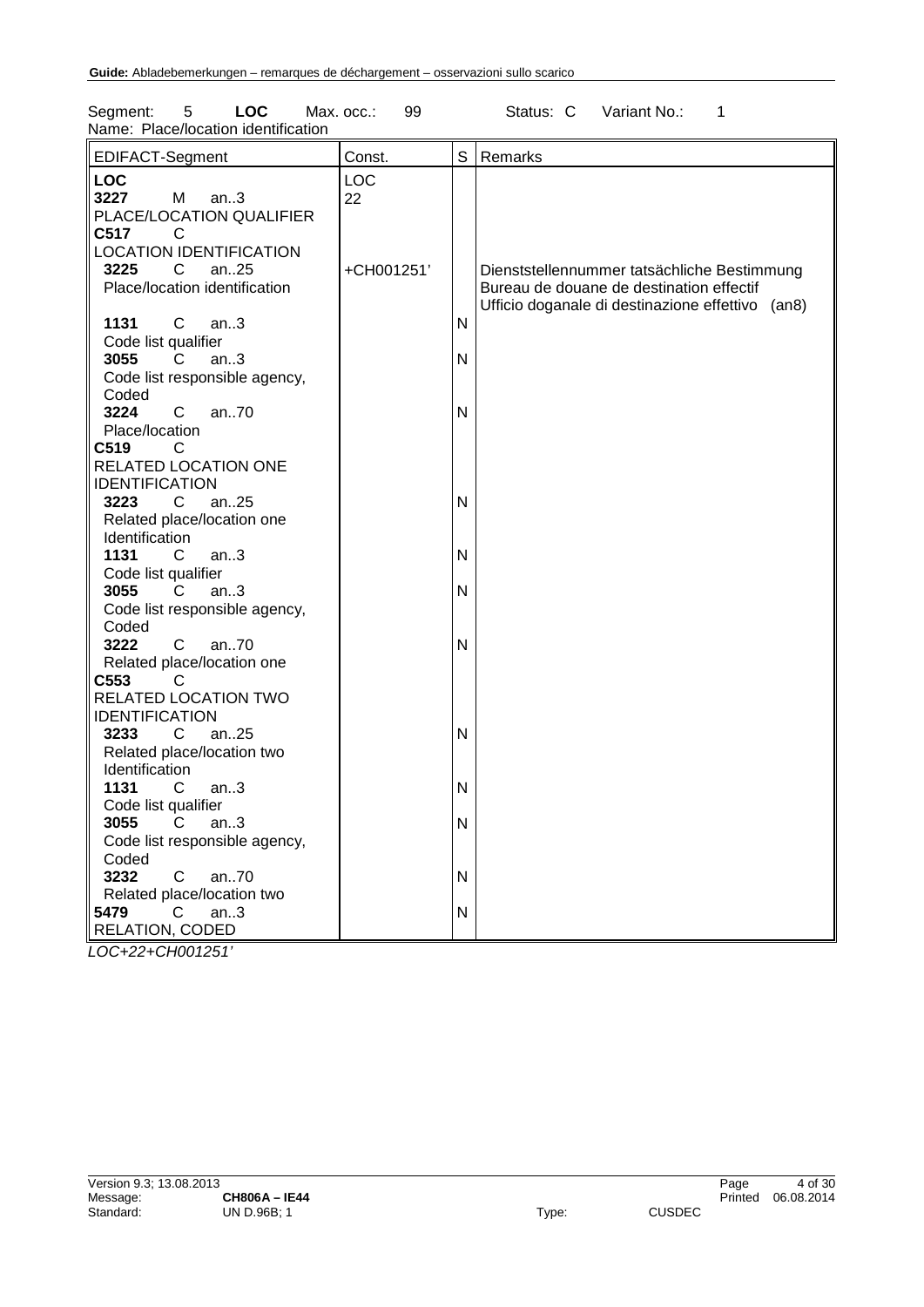| Name: Seal number                                                   |               |   |                                    |
|---------------------------------------------------------------------|---------------|---|------------------------------------|
| EDIFACT-Segment                                                     | Const.        | S | Remarks                            |
| <b>SEL</b>                                                          | <b>SEL</b>    |   |                                    |
| 9308<br>M<br>an10                                                   | $+0$          |   | Default                            |
| <b>SEAL NUMBER</b>                                                  |               |   |                                    |
| C <sub>215</sub><br>C                                               |               |   |                                    |
| <b>SEAL ISSUER</b>                                                  |               |   |                                    |
| 9303<br>C<br>an $3$                                                 | +             | N |                                    |
| Sealing party, coded                                                |               |   |                                    |
| 1131<br>C an3                                                       |               | N |                                    |
| Code list qualifier                                                 |               |   |                                    |
| 3055<br>C.<br>an.3                                                  |               | N |                                    |
| Code list responsible agency,                                       |               |   |                                    |
| Coded                                                               |               |   |                                    |
| C<br>9302<br>an35                                                   | :Nummer 1-10' |   | Zollverschluss-Zeichen             |
| Sealing party                                                       |               |   | Marques scellements douan.         |
|                                                                     |               |   | Marche chiusure doganali<br>(an20) |
| 4517<br>C<br>an.3                                                   |               | N |                                    |
| SEAL CONDITION, CODED                                               |               |   |                                    |
| $\alpha$ $\mathbf{r}$ $\alpha$ $\mathbf{r}$<br>$\sim$ $\sim$ $\sim$ |               |   |                                    |

Segment: 11 **SEL** Max. occ.: 999 Status: C Variant No.: 1

SEL+0+:::Nummer 1-10'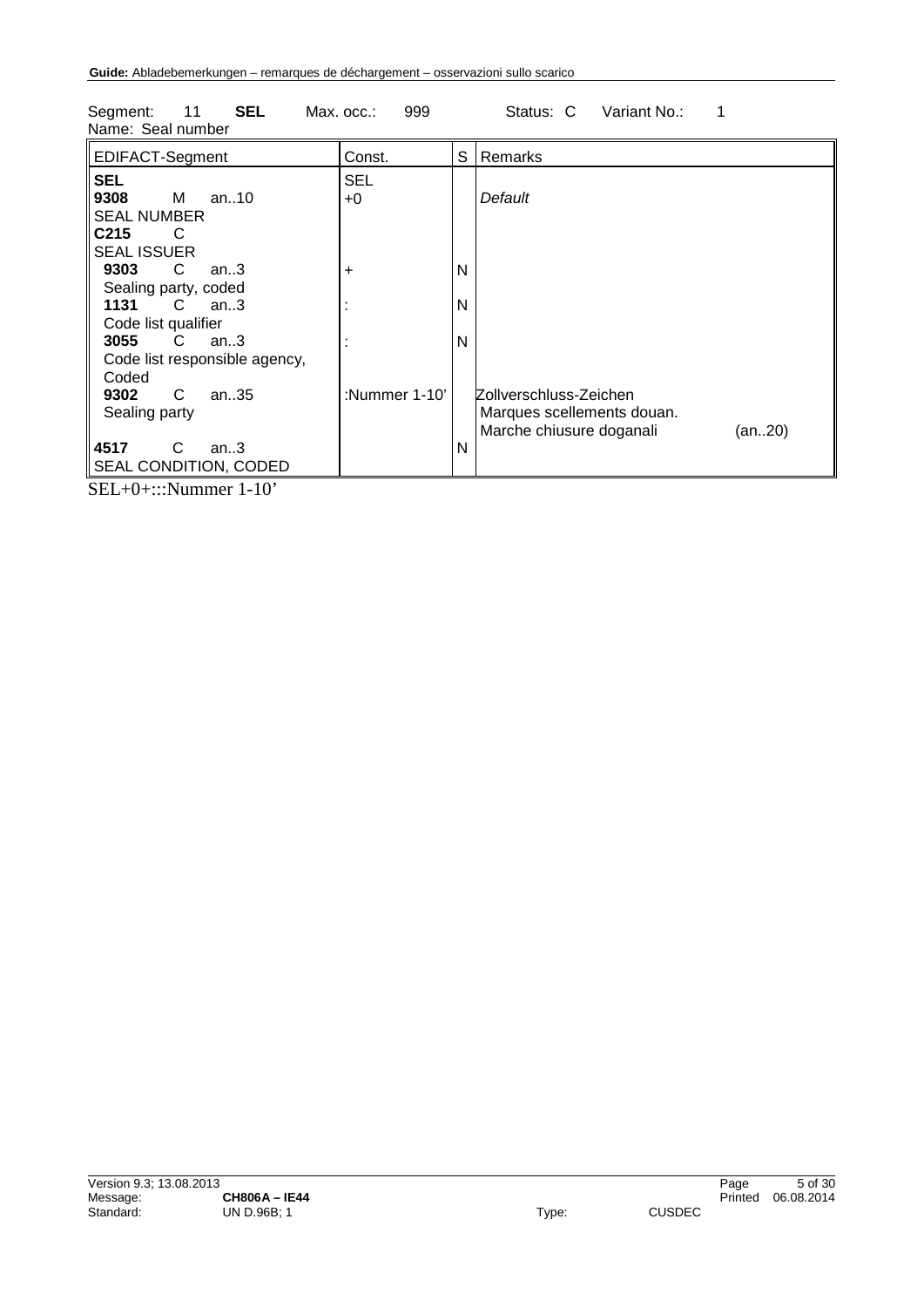| Name: Free text                                                                 |                      |   |                                                                                                                 |
|---------------------------------------------------------------------------------|----------------------|---|-----------------------------------------------------------------------------------------------------------------|
| EDIFACT-Segment                                                                 | Const.               | S | Remarks                                                                                                         |
| <b>FTX</b><br>4451<br>М<br>an.3<br><b>TEXT SUBJECT QUALIFIER</b>                | <b>FTX</b><br>$+ACB$ |   |                                                                                                                 |
| 4453<br>C<br>an.3<br>TEXT FUNCTION, CODED<br>C107<br>C<br><b>TEXT REFERENCE</b> | $\ddot{}$            | N |                                                                                                                 |
| 4441<br>М<br>an. $.17$                                                          | $\ddot{}$            | N |                                                                                                                 |
| Free text identification<br>1131<br>C<br>an.3                                   |                      | N |                                                                                                                 |
| Code list qualifier<br>3055<br>C<br>an.3<br>Code list responsible agency,       |                      | N |                                                                                                                 |
| Coded<br>C108<br>C                                                              |                      |   |                                                                                                                 |
| <b>TEXT LITERAL</b>                                                             |                      |   |                                                                                                                 |
| 4440<br>м<br>an.70<br>Free text                                                 | +DE'                 |   | Sprachencode Bestimmung<br>Code de langue pays de destination<br>Codice di lingua paese di destinazione<br>(a2) |
| 4440<br>C<br>an70<br>Free text                                                  |                      | N |                                                                                                                 |
| 4440<br>an70<br>C<br>Free text                                                  |                      | N |                                                                                                                 |
| 4440<br>C<br>an70<br>Free text                                                  |                      | N |                                                                                                                 |
| 4440<br>C<br>an70<br>Free text                                                  |                      | N |                                                                                                                 |
| 3453<br>C<br>an.3<br>LANGUAGE, CODED                                            |                      | N |                                                                                                                 |

Segment: 12 **FTX** Max. occ.: 99 Status: C Variant No.: 1

*FTX+ACB+++DE'*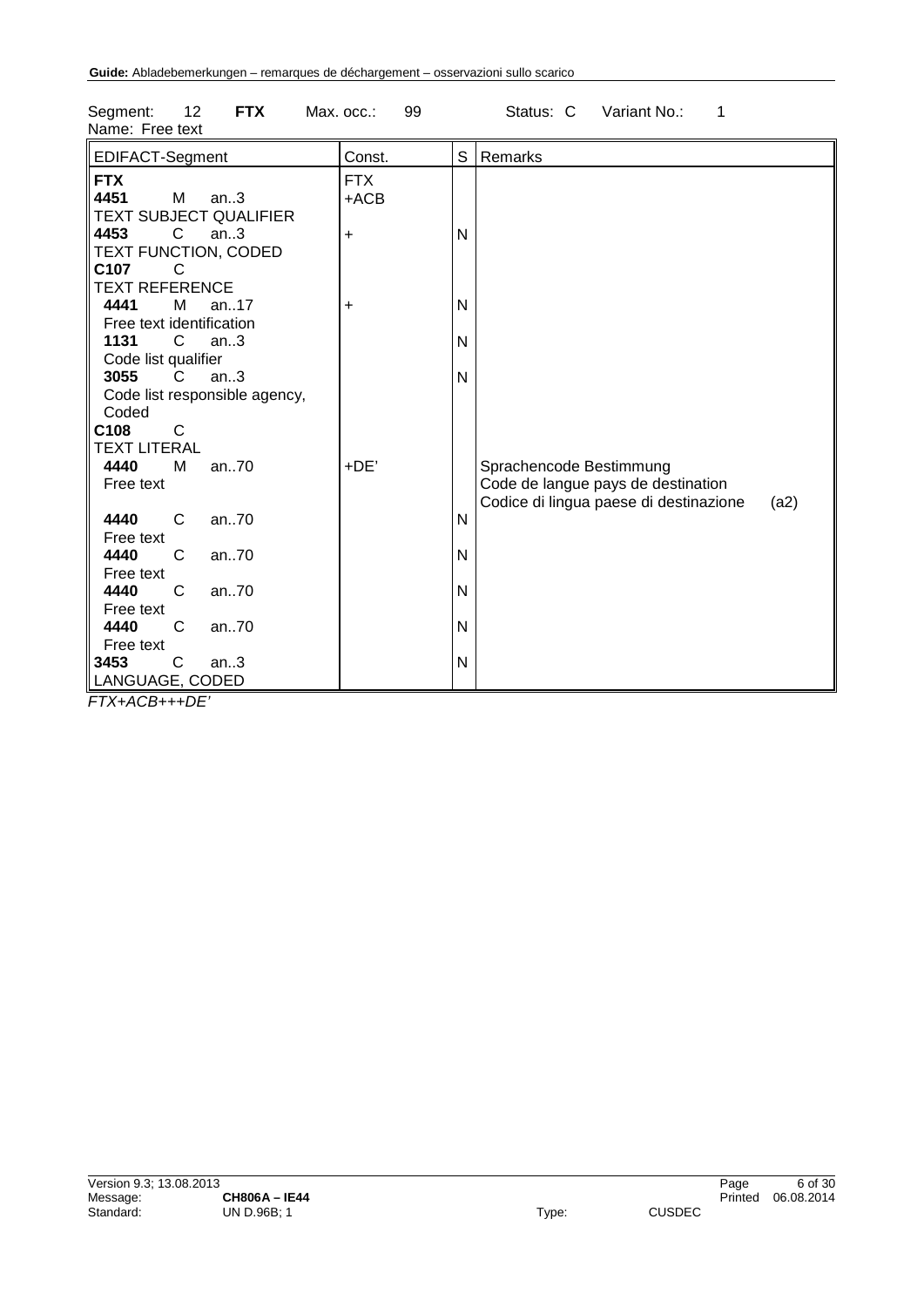| SG <sub>1</sub><br>Segment group:<br>RFF-DTM-SG2<br><b>RFF</b><br>13<br>Segment:<br>Name: Reference                                                                                                                                   | 99<br>Max. occ.:<br>Max. occ.:<br>1           | Variant No.:<br>Status: C<br>1<br>Status: M<br>Variant No.:<br>1                                                 |
|---------------------------------------------------------------------------------------------------------------------------------------------------------------------------------------------------------------------------------------|-----------------------------------------------|------------------------------------------------------------------------------------------------------------------|
| EDIFACT-Segment                                                                                                                                                                                                                       | Const.                                        | S<br>Remarks                                                                                                     |
| <b>RFF</b><br>C <sub>506</sub><br>м<br><b>REFERENCE</b><br>1153<br>м<br>an.3<br>Reference qualifier<br>1154<br>C<br>an $.35$<br>Reference number<br>1156<br>C<br>an.6<br>Line number<br>C<br>4000<br>an35<br>Reference version number | <b>RFF</b><br>+ABT<br>:CH123456789<br>012345' | Deklarationsnummer Spediteur<br>No déclaration transitaire<br>N. dichiarazione spedizioniere<br>(an17)<br>N<br>N |

*RFF+ABT:CH123456789012345'*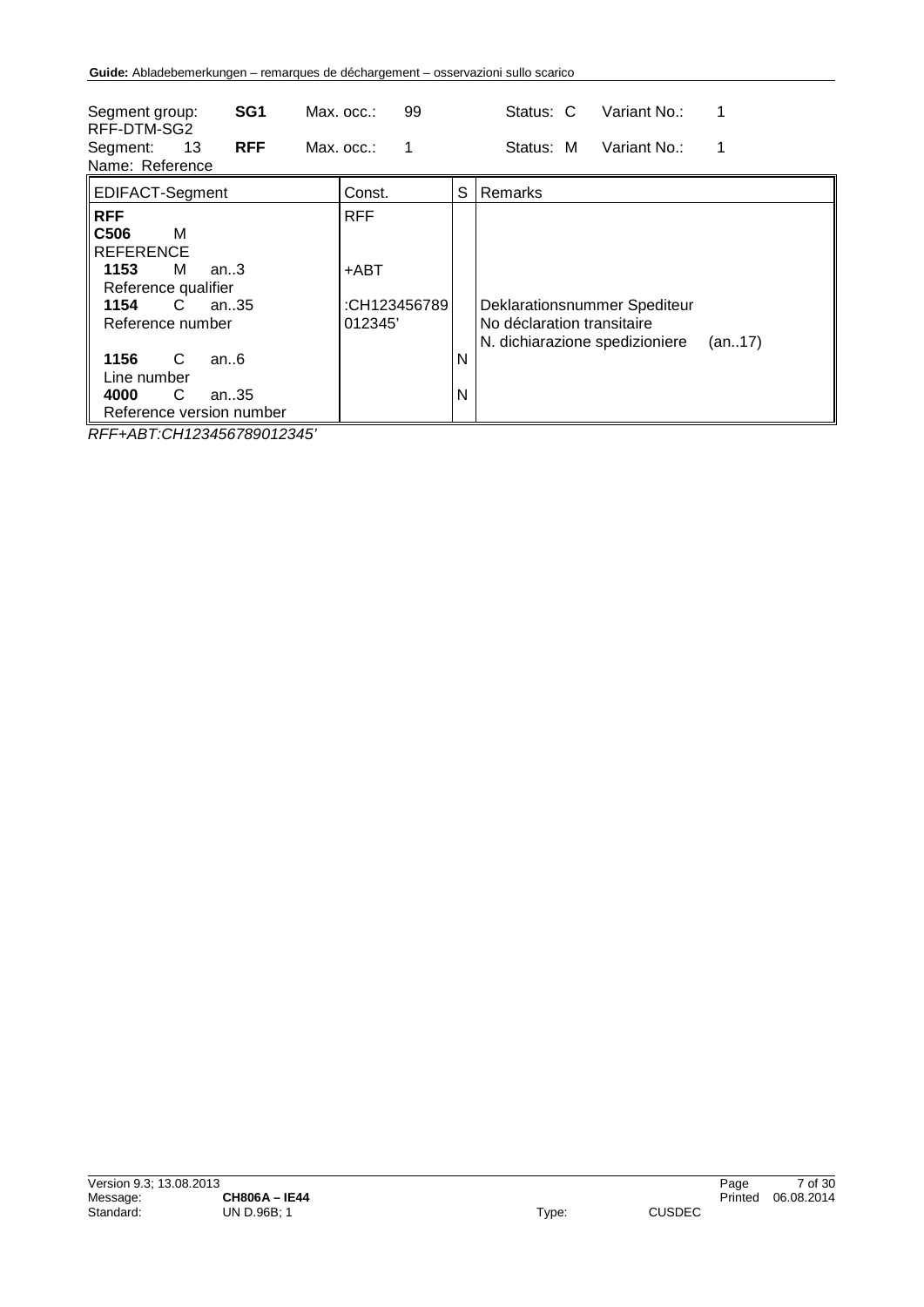| Segment group:<br>SG <sub>6</sub><br>NAD-RFF-CTA-COM                              | Max. occ.:<br>10           |              | Status: C<br>Variant No.:<br>1                                  |
|-----------------------------------------------------------------------------------|----------------------------|--------------|-----------------------------------------------------------------|
| 23<br>Segment:<br><b>NAD</b><br>Name: Name and address                            | Max. occ.:<br>$\mathbf{1}$ |              | Variant No.:<br>Status: M<br>1                                  |
| EDIFACT-Segment                                                                   | Const.                     | S            | Remarks                                                         |
| <b>NAD</b><br>3035<br>M<br>an.3<br>PARTY QUALIFIER<br>C082<br>C                   | <b>NAD</b><br>+FW          |              |                                                                 |
| PARTY IDENTIFICATION<br><b>DETAILS</b>                                            |                            |              |                                                                 |
| M<br>3039<br>an35<br>Party id. Identification                                     | +Testspediteur'            |              | Spediteurnummer<br>No transitaire<br>N. spedizioniere<br>(an17) |
| C<br>1131<br>an.3<br>Code list qualifier                                          |                            | N            |                                                                 |
| 3055<br>an.3<br>C.<br>Code list responsible agency,<br>Coded                      |                            | N            |                                                                 |
| $\mathsf{C}$<br>C058<br><b>NAME AND ADDRESS</b><br>M<br>3124<br>an35              |                            | N            |                                                                 |
| Name and address line<br>3124<br>$\mathsf{C}^-$<br>an35                           |                            | N            |                                                                 |
| Name and address line<br>3124<br>$\mathsf{C}$<br>an35                             |                            | N            |                                                                 |
| Name and address line<br>3124<br>C.<br>an35<br>Name and address line              |                            | N            |                                                                 |
| 3124<br>C.<br>an35<br>Name and address line                                       |                            | N            |                                                                 |
| C080<br>C<br>PARTY NAME<br>M<br>3036<br>an35                                      |                            | $\mathsf{N}$ |                                                                 |
| Party name<br>3036<br>an35<br>C                                                   |                            | N            |                                                                 |
| Party name<br>3036<br>an35<br>C.<br>Party name                                    |                            | N            |                                                                 |
| 3036<br>an35<br>C<br>Party name                                                   |                            | N            |                                                                 |
| 3036<br>C<br>an35<br>Party name<br>3045<br>$\mathsf{C}$<br>an.3                   |                            | N<br>N       |                                                                 |
| Party name format, coded<br>C059<br>C                                             |                            |              |                                                                 |
| <b>STREET</b><br>3042<br>M<br>an35                                                |                            | N            |                                                                 |
| Street and number/p.o. box<br>3042<br>C<br>an35<br>Street and number/p.o. box     |                            | N            |                                                                 |
| 3042<br>an35<br>C<br>Street and number/p.o. box                                   |                            | N            |                                                                 |
| 3042<br>an35<br>C<br>Street and number/p.o. box<br>3164<br>$\overline{C}$<br>an35 |                            | N<br>N       |                                                                 |
| <b>CITY NAME</b>                                                                  |                            |              |                                                                 |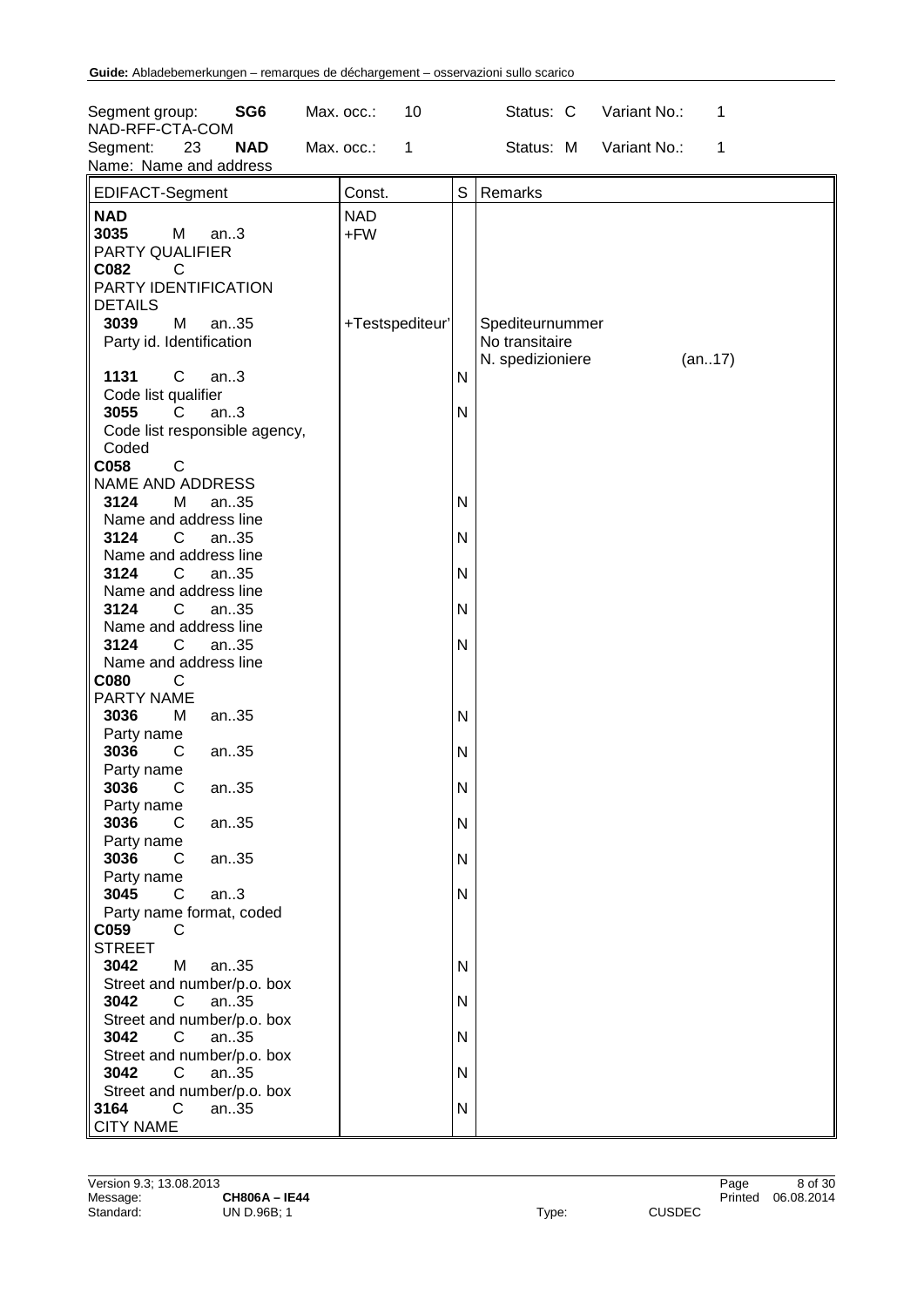| 23<br><b>NAD</b><br>Segment:                 | Max. occ.: |   | Status: M      | Variant No.: |  |
|----------------------------------------------|------------|---|----------------|--------------|--|
| <b>EDIFACT-Segment</b>                       | Const.     | S | <b>Remarks</b> |              |  |
| 3229<br>C<br>an.9                            |            | N |                |              |  |
| COUNTRY SUB-ENTITY                           |            |   |                |              |  |
| <b>IDENTIFICATION</b>                        |            |   |                |              |  |
| 3251<br>C<br>an.9<br>POSTCODE IDENTIFICATION |            | N |                |              |  |
| 3207<br>C<br>an.3                            |            | N |                |              |  |
| <b>COUNTRY, CODED</b>                        |            |   |                |              |  |

*NAD+FW+Testspediteur'*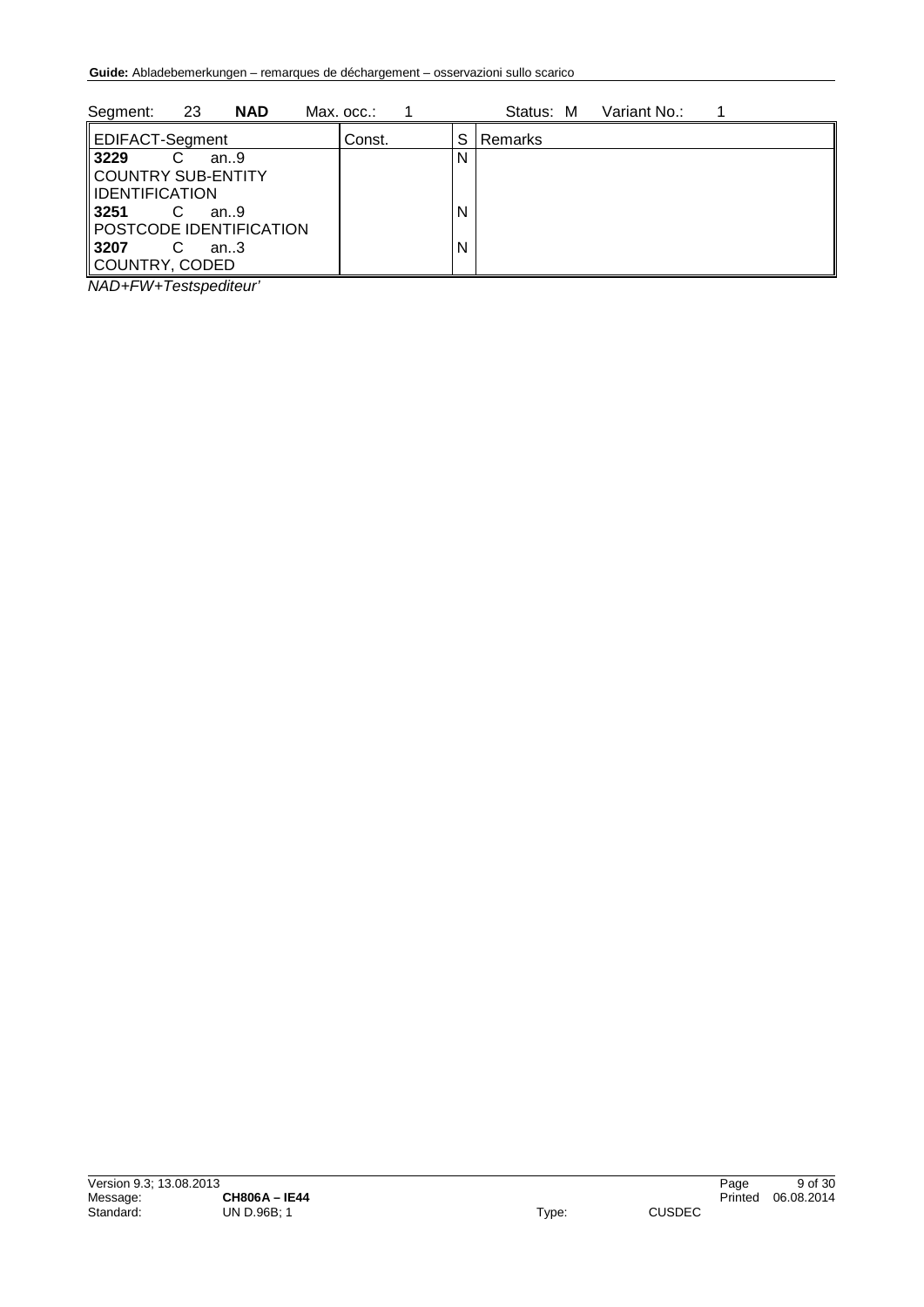| Segment group:<br>SG <sub>6</sub><br>NAD-RFF-CTA-COM                                    | Max. occ.:<br>10           | Variant No.:<br>Status: C<br>1                              |
|-----------------------------------------------------------------------------------------|----------------------------|-------------------------------------------------------------|
| 23<br>Segment:<br><b>NAD</b><br>Name: Name and address                                  | Max. occ.:<br>$\mathbf{1}$ | Status: M Variant No.:<br>$\mathbf{1}$                      |
| EDIFACT-Segment                                                                         | Const.                     | S<br>Remarks                                                |
| <b>NAD</b><br>3035<br>M<br>an.3<br>PARTY QUALIFIER<br>C082<br>C<br>PARTY IDENTIFICATION | <b>NAD</b><br>+DT          |                                                             |
| <b>DETAILS</b><br>3039<br>M<br>an35<br>Party id. Identification                         | $+1'$                      | Deklarantennummer<br>No déclarant<br>N. dichiarante<br>(n3) |
| 1131<br>C<br>an.3<br>Code list qualifier                                                |                            | N                                                           |
| an.3<br>3055<br>C.<br>Code list responsible agency,<br>Coded                            |                            | N                                                           |
| $\mathsf{C}$<br>C058<br>NAME AND ADDRESS                                                |                            |                                                             |
| 3124<br>М<br>an35<br>Name and address line<br>3124<br>$\mathsf{C}$<br>an35              |                            | N<br>N                                                      |
| Name and address line<br>3124<br>$\mathsf{C}^-$<br>an35                                 |                            | N                                                           |
| Name and address line<br>3124<br>C<br>an35                                              |                            | N                                                           |
| Name and address line<br>3124<br>C.<br>an35<br>Name and address line                    |                            | N                                                           |
| C080<br>C<br>PARTY NAME                                                                 |                            |                                                             |
| 3036<br>М<br>an35<br>Party name<br>3036<br>C<br>an35                                    |                            | N<br>N                                                      |
| Party name<br>3036<br>an35<br>$\mathsf{C}$                                              |                            | N                                                           |
| Party name<br>3036<br>an35<br>C<br>Party name                                           |                            | N                                                           |
| 3036<br>an35<br>C<br>Party name                                                         |                            | N                                                           |
| 3045<br>an.3<br>C.<br>Party name format, coded<br>C059<br>$\overline{C}$                |                            | N                                                           |
| <b>STREET</b><br>3042<br>M<br>an35                                                      |                            | $\mathsf{N}$                                                |
| Street and number/p.o. box<br>3042<br>C<br>an35<br>Street and number/p.o. box           |                            | N                                                           |
| 3042<br>an35<br>$\mathsf{C}$<br>Street and number/p.o. box                              |                            | N                                                           |
| 3042<br>an35<br>C<br>Street and number/p.o. box                                         |                            | N                                                           |
| 3164<br>$\overline{C}$<br>an35<br><b>CITY NAME</b>                                      |                            | N                                                           |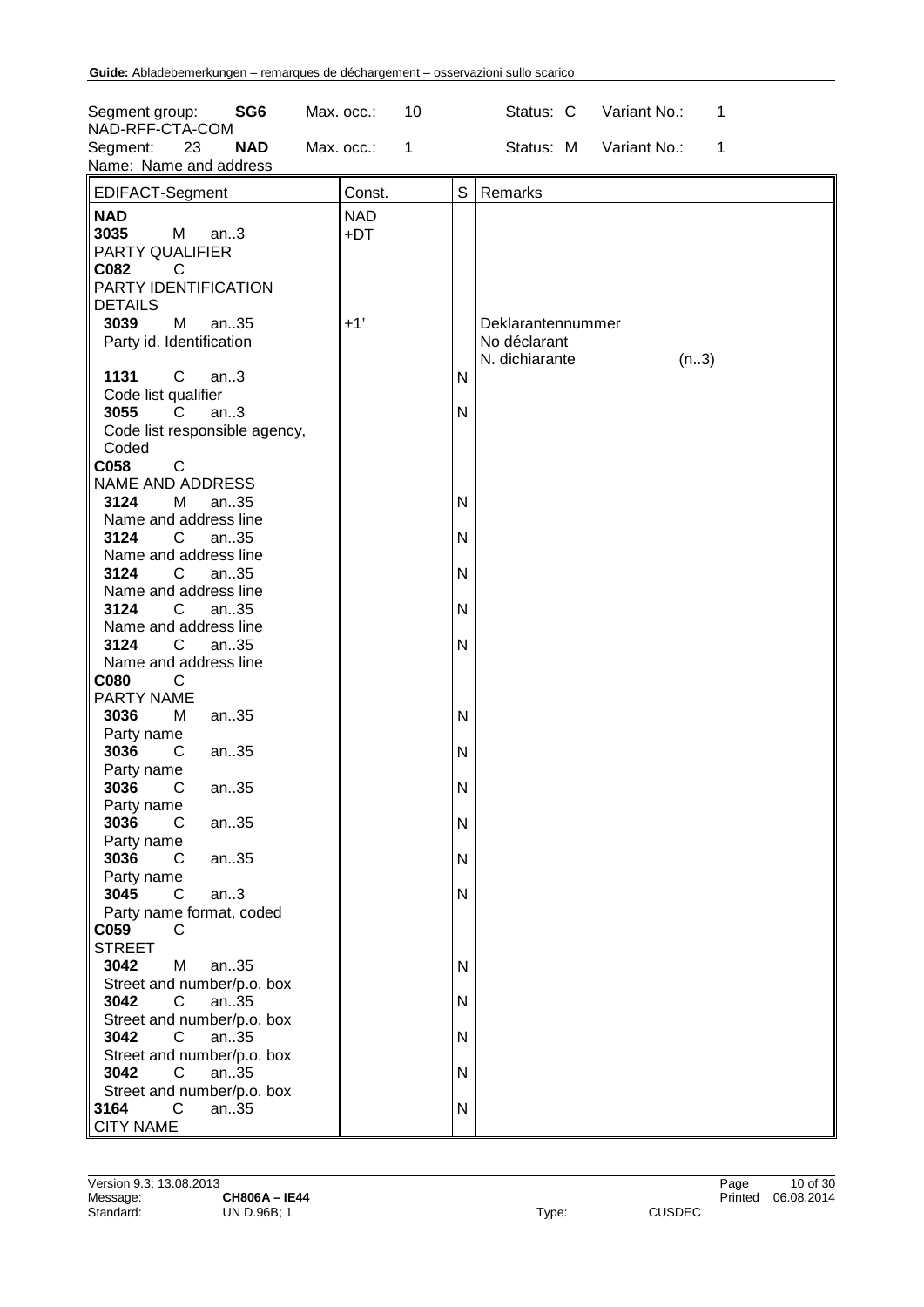| 23<br>Segment:<br><b>NAD</b> | Max. occ.: |   | Variant No.:<br>Status: M |
|------------------------------|------------|---|---------------------------|
| EDIFACT-Segment              | Const.     | S | Remarks                   |
| 3229<br>an.9                 |            | N |                           |
| COUNTRY SUB-ENTITY           |            |   |                           |
| IDENTIFICATION               |            |   |                           |
| 3251<br>an.9                 |            | N |                           |
| POSTCODE IDENTIFICATION      |            |   |                           |
| 3207<br>an.3                 |            | N |                           |
| COUNTRY, CODED               |            |   |                           |
|                              |            |   |                           |

NAD+DT+1'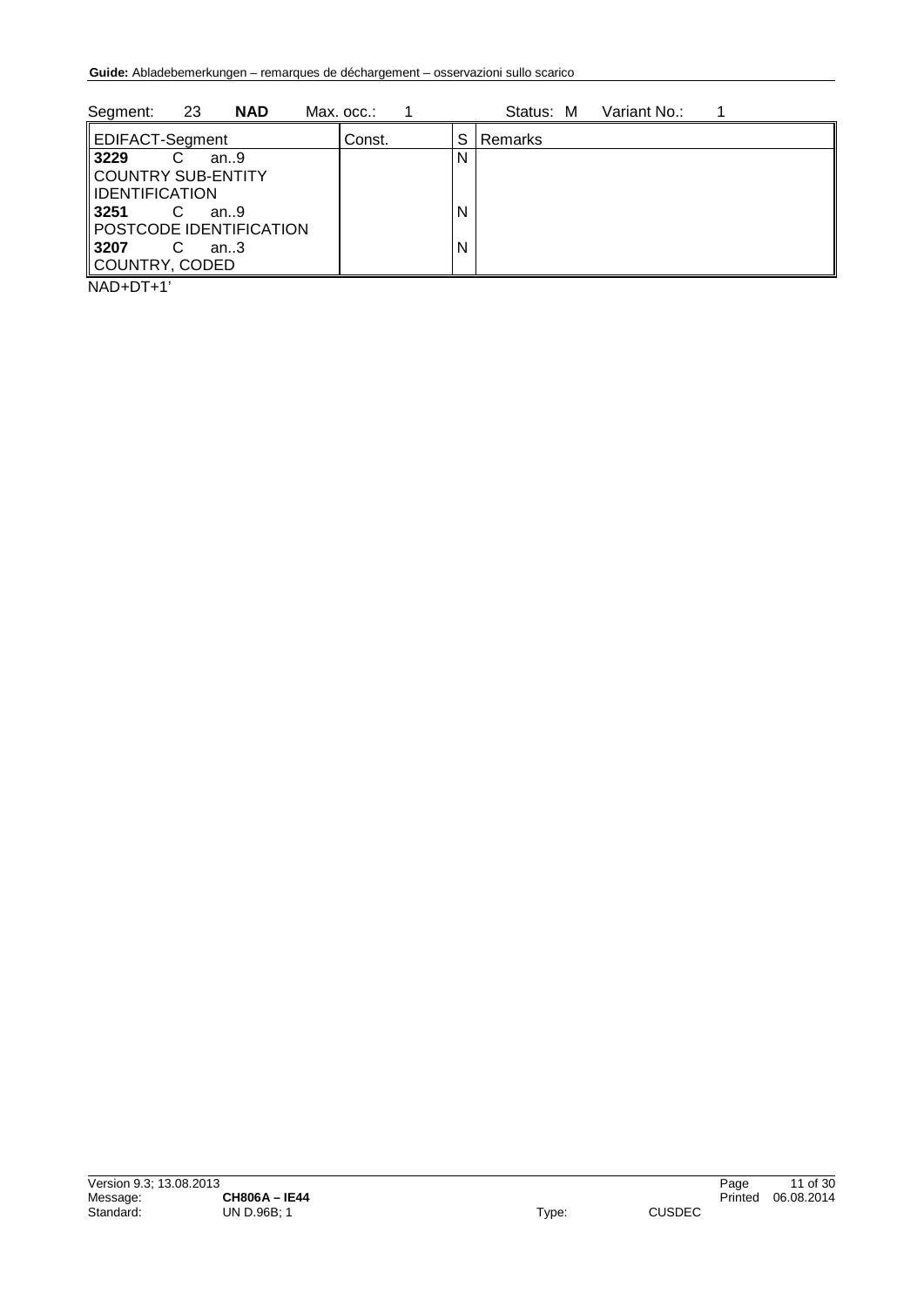| Segment group:<br>SG <sub>6</sub>               | Max. occ.:<br>10 |   | Variant No.:<br>Status: C<br>1            |
|-------------------------------------------------|------------------|---|-------------------------------------------|
| NAD-RFF-CTA-COM<br><b>NAD</b><br>23<br>Segment: | Max. occ.:<br>1  |   | Status: M<br>Variant No.:<br>$\mathbf{1}$ |
| Name: Name and address                          |                  |   |                                           |
| <b>EDIFACT-Segment</b>                          | Const.           | S | <b>Remarks</b>                            |
| <b>NAD</b>                                      | <b>NAD</b>       |   |                                           |
| 3035<br>M<br>an.3                               | $+TD$            |   |                                           |
| <b>PARTY QUALIFIER</b>                          |                  |   |                                           |
| <b>C082</b><br>C                                |                  |   |                                           |
| PARTY IDENTIFICATION                            |                  |   |                                           |
| <b>DETAILS</b>                                  |                  |   |                                           |
| an35<br>3039<br>М                               | +CH177'          |   | Zugelassener Empfänger Kennnummer (TIN)   |
| Party id. identification                        |                  |   | Déstinataire agréé                        |
|                                                 |                  |   | Destinatario autorizzato<br>(an17)        |
| $\mathbf C$<br>1131<br>an.3                     |                  | N |                                           |
| Code list qualifier<br>3055<br>C<br>an.3        |                  | N |                                           |
| Code list responsible agency,                   |                  |   |                                           |
| Coded                                           |                  |   |                                           |
| <b>C058</b><br>$\mathbf C$                      |                  |   |                                           |
| <b>NAME AND ADDRESS</b>                         |                  |   |                                           |
| 3124<br>М<br>an.35                              |                  | N |                                           |
| Name and address line                           |                  |   |                                           |
| 3124<br>an.35<br>C                              |                  | N |                                           |
| Name and address line                           |                  |   |                                           |
| 3124<br>C<br>an.35                              |                  | N |                                           |
| Name and address line                           |                  |   |                                           |
| 3124<br>C<br>an.35                              |                  | N |                                           |
| Name and address line                           |                  |   |                                           |
| 3124<br>C.<br>an35                              |                  | N |                                           |
| Name and address line                           |                  |   |                                           |
| <b>C080</b><br>C                                |                  |   |                                           |
| <b>PARTY NAME</b><br>an35<br>3036               |                  | N |                                           |
| М<br>Party name                                 |                  |   |                                           |
| 3036<br>an35<br>C                               |                  | N |                                           |
| Party name                                      |                  |   |                                           |
| 3036<br>C<br>an35                               |                  | N |                                           |
| Party name                                      |                  |   |                                           |
| 3036<br>an35<br>$\mathsf{C}$                    |                  | N |                                           |
| Party name                                      |                  |   |                                           |
| 3036<br>an35<br>C                               |                  | N |                                           |
| Party name                                      |                  |   |                                           |
| 3045<br>an.3<br>C                               |                  | N |                                           |
| Party name format, coded                        |                  |   |                                           |
| <b>C059</b><br><sub>C</sub>                     |                  |   |                                           |
| <b>STREET</b><br>М<br>an.35                     |                  | N |                                           |
| 3042<br>Street and number/p.o. box              |                  |   |                                           |
| 3042<br>an.35<br>C                              |                  | N |                                           |
| Street and number/p.o. box                      |                  |   |                                           |
| 3042<br>$\mathsf{C}$<br>an.35                   |                  | N |                                           |
| Street and number/p.o. box                      |                  |   |                                           |
| 3042<br>$\mathsf{C}$<br>an.35                   |                  | N |                                           |
| Street and number/p.o. box                      |                  |   |                                           |
| $\mathsf{C}$<br>3164<br>an.35                   |                  | N |                                           |
| <b>CITY NAME</b>                                |                  |   |                                           |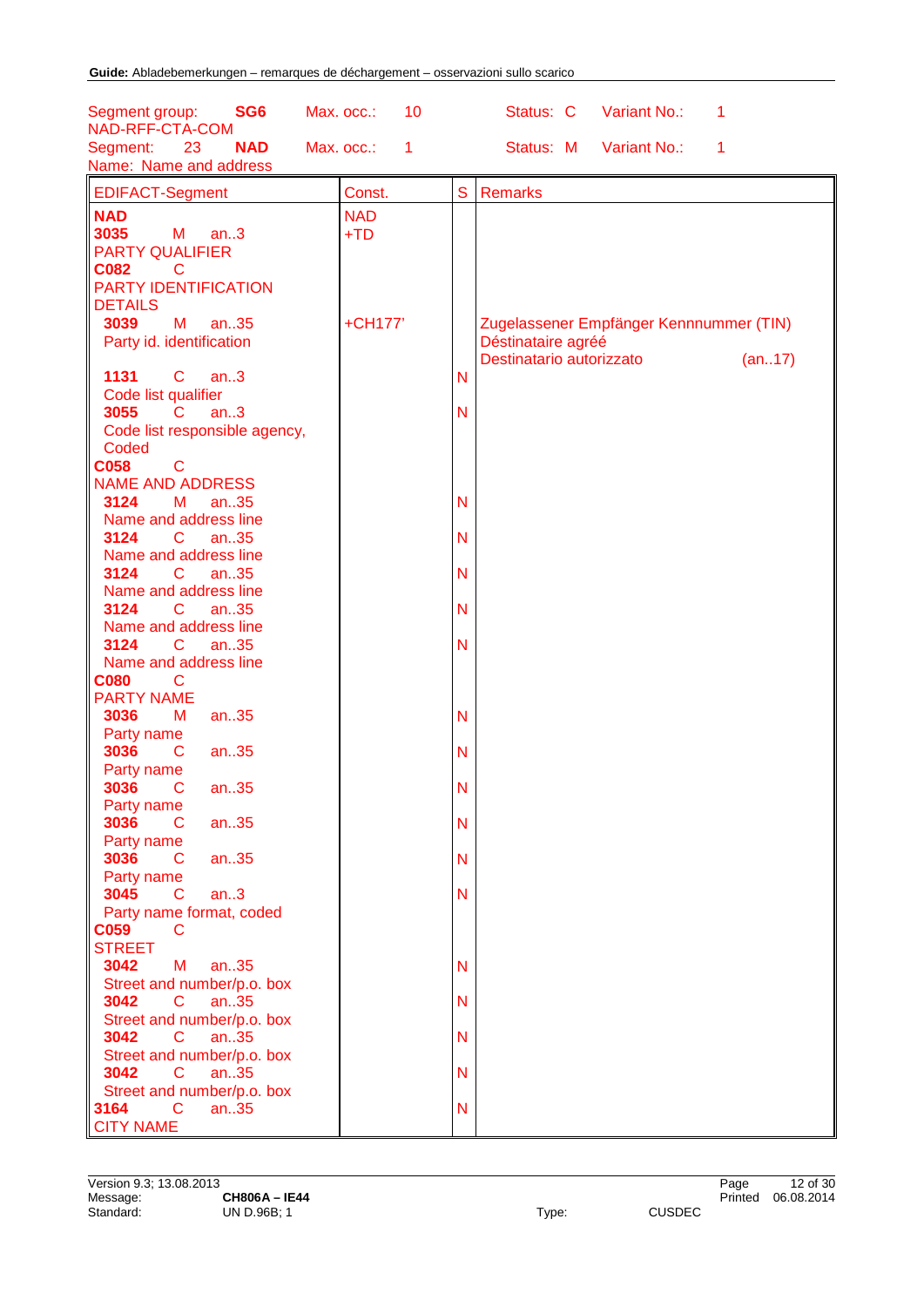| 23<br><b>NAD</b><br>Segment:   | Max. occ.: |   | Variant No.:<br>Status: M |
|--------------------------------|------------|---|---------------------------|
| <b>EDIFACT-Segment</b>         | Const.     | S | Remarks                   |
| 3229<br>C<br>an.9              |            |   |                           |
| <b>COUNTRY SUB-ENTITY</b>      |            |   |                           |
| <b>IDENTIFICATION</b>          |            |   |                           |
| 3251<br>C<br>an.9              |            | N |                           |
| <b>POSTCODE IDENTIFICATION</b> |            |   |                           |
| 3207<br>C<br>an.3              |            | N |                           |
| COUNTRY, CODED                 |            |   |                           |
| . <del>.</del>                 |            |   |                           |

*NAD+TD+CH177'*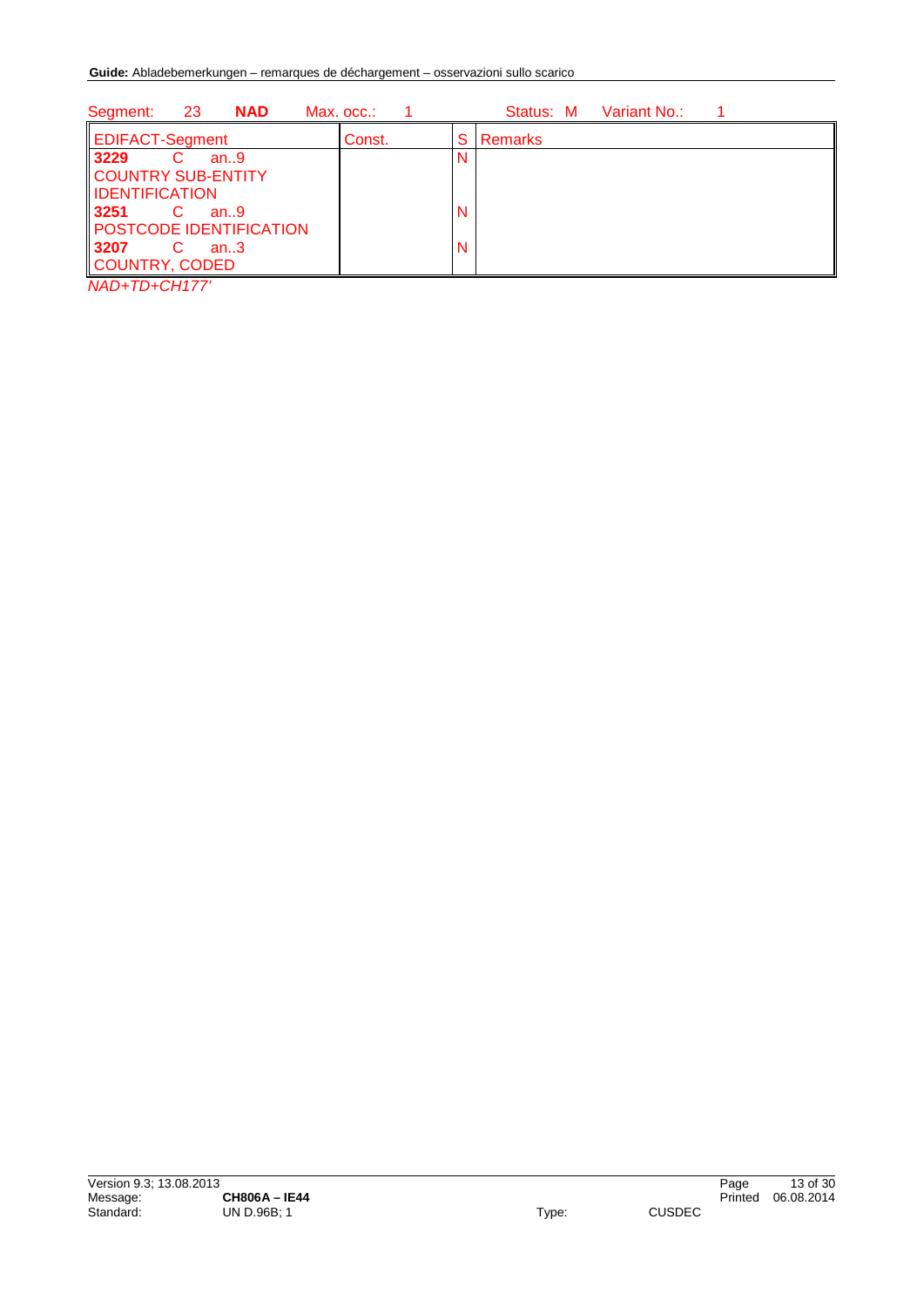| SG7<br>Segment group:<br>TOD-LOC-FTX                                                                                                                  | Max. occ.:<br>1              |   | Variant No.:<br>Status: C                                 | 1                    |
|-------------------------------------------------------------------------------------------------------------------------------------------------------|------------------------------|---|-----------------------------------------------------------|----------------------|
| <b>TOD</b><br>27<br>Segment:<br>Name: Terms of delivery or transport                                                                                  | Max. occ.:<br>$\overline{1}$ |   | Status: M<br>Variant No.:                                 | 1                    |
| EDIFACT-Segment                                                                                                                                       | Const.                       | S | Remarks                                                   |                      |
| <b>TOD</b><br>4055<br>C<br>an.3<br><b>TERMS OF DELIVERY OR</b><br>TRANSPORT FUNCTION,<br>CODED                                                        | <b>TOD</b><br>$+5$           |   |                                                           |                      |
| 4215<br>C<br>an.3<br><b>TRANSPORT CHARGES</b><br>METHOD OF PAYMENT, CODED<br>C <sub>100</sub><br>C<br><b>TERMS OF DELIVERY OR</b><br><b>TRANSPORT</b> | $+0$                         |   | Konform<br>Conforme<br>Conforme                           | (n1)                 |
| 4053<br>an.3<br>C.<br>Terms of delivery or transport,<br>Coded                                                                                        | +                            | N |                                                           |                      |
| 1131<br>C<br>an.3<br>Code list qualifier                                                                                                              |                              | N |                                                           |                      |
| 3055<br>$\mathcal{C}$<br>an.3<br>Code list responsible agency,<br>Coded                                                                               |                              | N |                                                           |                      |
| $\mathsf{C}$<br>4052<br>an.70<br>Terms of delivery or transport                                                                                       | :20060126'                   |   | Abladedatum<br>Date du déchargement<br>Data sullo scarico | Format YYYYMMDD (n8) |
| 4052<br>C<br>an.70<br>Terms of delivery or transport                                                                                                  |                              | N |                                                           |                      |

*TOD+5+0+:::20060126'*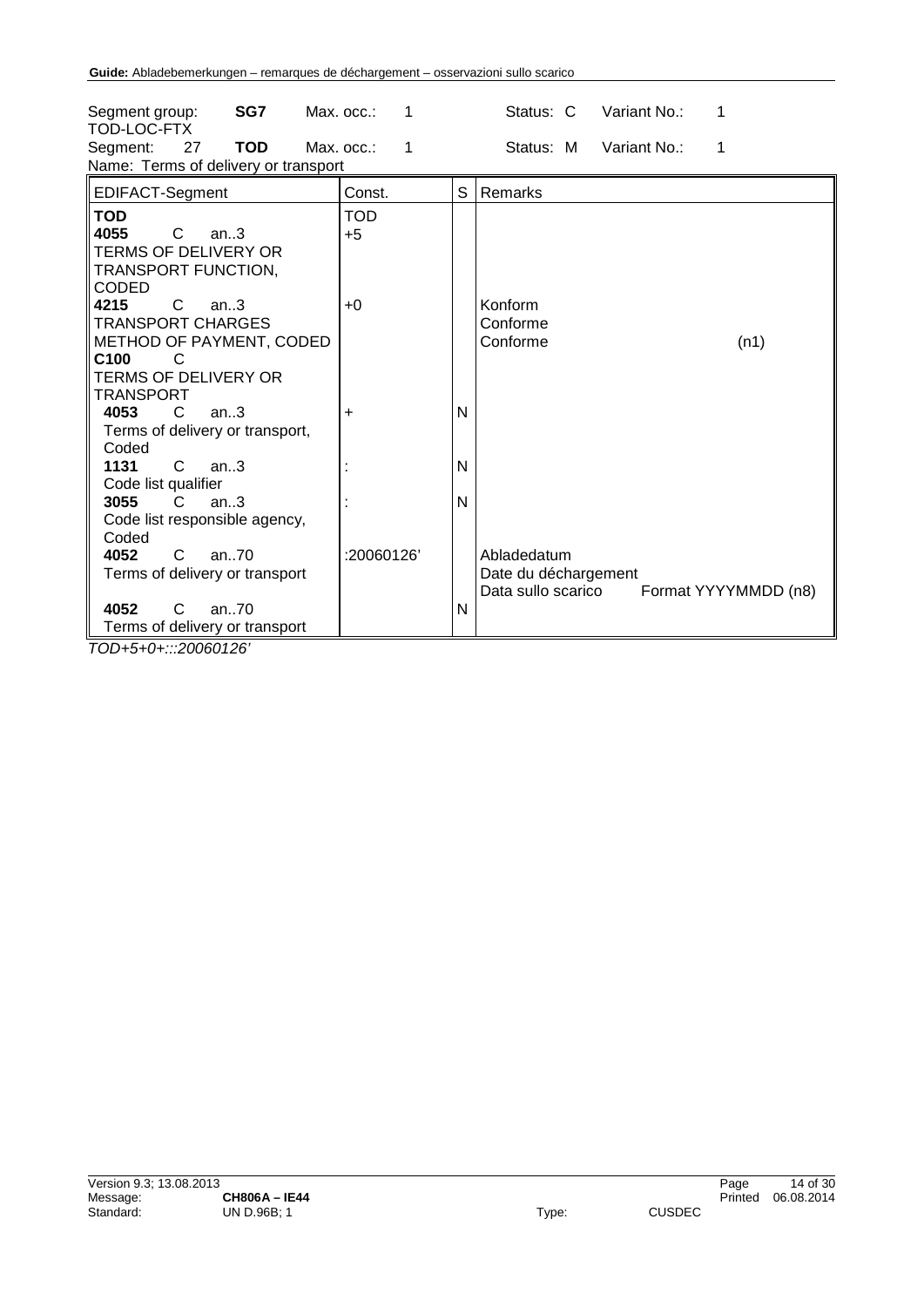| SG7<br>Segment group:<br>TOD-LOC-FTX                                                                                                                | Max. occ.:<br>1                   | Status: C<br>Variant No.:<br>1                                                                       |
|-----------------------------------------------------------------------------------------------------------------------------------------------------|-----------------------------------|------------------------------------------------------------------------------------------------------|
| 29<br><b>FTX</b><br>Segment:<br>Name: Free text                                                                                                     | Max. occ.:<br>1                   | Status: C<br>Variant No.:<br>1                                                                       |
| EDIFACT-Segment                                                                                                                                     | Const.                            | S<br>Remarks                                                                                         |
| <b>FTX</b><br>4451<br>M<br>an.3<br><b>TEXT SUBJECT QUALIFIER</b><br>4453<br>C<br>an.3<br>TEXT FUNCTION, CODED<br>C107<br>С<br><b>TEXT REFERENCE</b> | <b>FTX</b><br>$+CLR$<br>$\ddot{}$ | N                                                                                                    |
| 4441<br>M<br>an.17<br>Free text identification                                                                                                      | $+0$                              | Zollverschlüsse OK<br>Scellements OK<br>Suggelli OK<br>(n1)                                          |
| $\mathsf{C}$<br>1131<br>an.3<br>Code list qualifier                                                                                                 |                                   | N                                                                                                    |
| 3055<br>an.3<br>C.<br>Code list responsible agency,<br>Coded<br>C108<br>$\mathsf{C}$                                                                |                                   | N                                                                                                    |
| <b>TEXT LITERAL</b>                                                                                                                                 |                                   |                                                                                                      |
| 4440<br>an70<br>M<br>Free text                                                                                                                      | <b>+AAAAAA</b>                    | Bemerkungen<br>Remarques<br>Osservazioni<br>$(an350; 1-70)$                                          |
| an70<br>4440<br>C<br>Free text                                                                                                                      | :BBBBBB                           | Bemerkungen<br>Remarques<br>Osservazioni                                                             |
| $\mathsf{C}$<br>an70<br>4440<br>Free text                                                                                                           | :CCCCCC                           | (an350; 71-140)<br>Bemerkungen<br>Remarques                                                          |
| 4440<br>C<br>an70<br>Free text                                                                                                                      | :DDDDDD                           | Osservazioni<br>(an350; 141-210)<br>Bemerkungen<br>Remarques                                         |
| 4440<br>an.70<br>C<br>Free text                                                                                                                     | :EEEEEE'                          | Osservazioni<br>(an350; 211-280)<br>Bemerkungen<br>Remarques<br>Osservazioni<br>(an. . 350; 281-350) |
| 3453<br>С<br>an.3<br>LANGUAGE, CODED                                                                                                                |                                   | N                                                                                                    |

*FTX+CLR++0+AAAAAA:BBBBBB:CCCCCC:DDDDDD:EEEEEE'*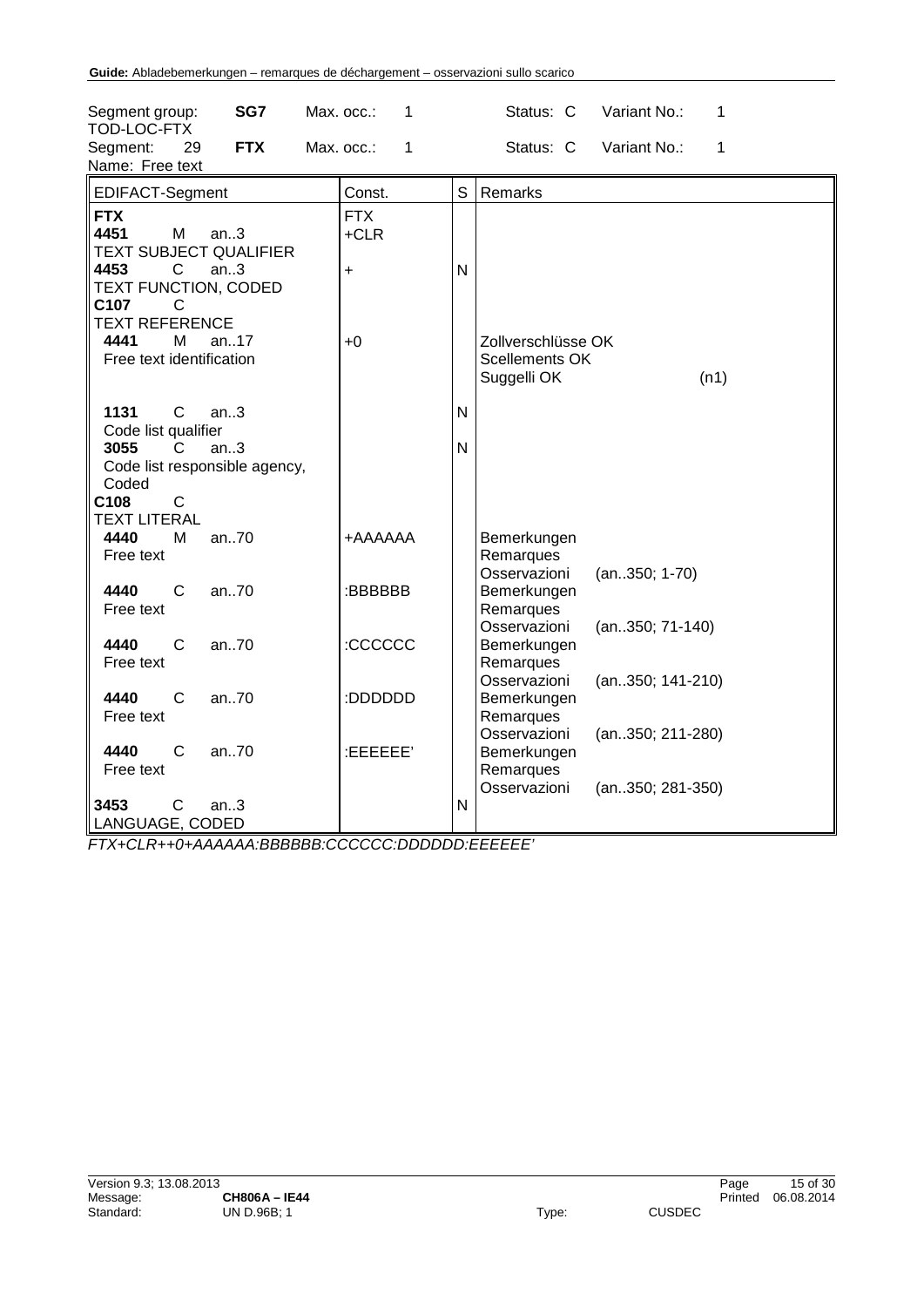Segment: 33 **UNS** Max. occ.: 1 Status: M Variant No.: 1 Name: SECTION CONTROL

| EDIFACT-Segment                                         | Const.            | S Remarks |
|---------------------------------------------------------|-------------------|-----------|
| <b>UNS</b><br>0081<br>м<br>a1<br>SECTION IDENTIFICATION | <b>UNS</b><br>+D' |           |
| $\overline{\phantom{a}}$                                |                   |           |

*UNS+D'*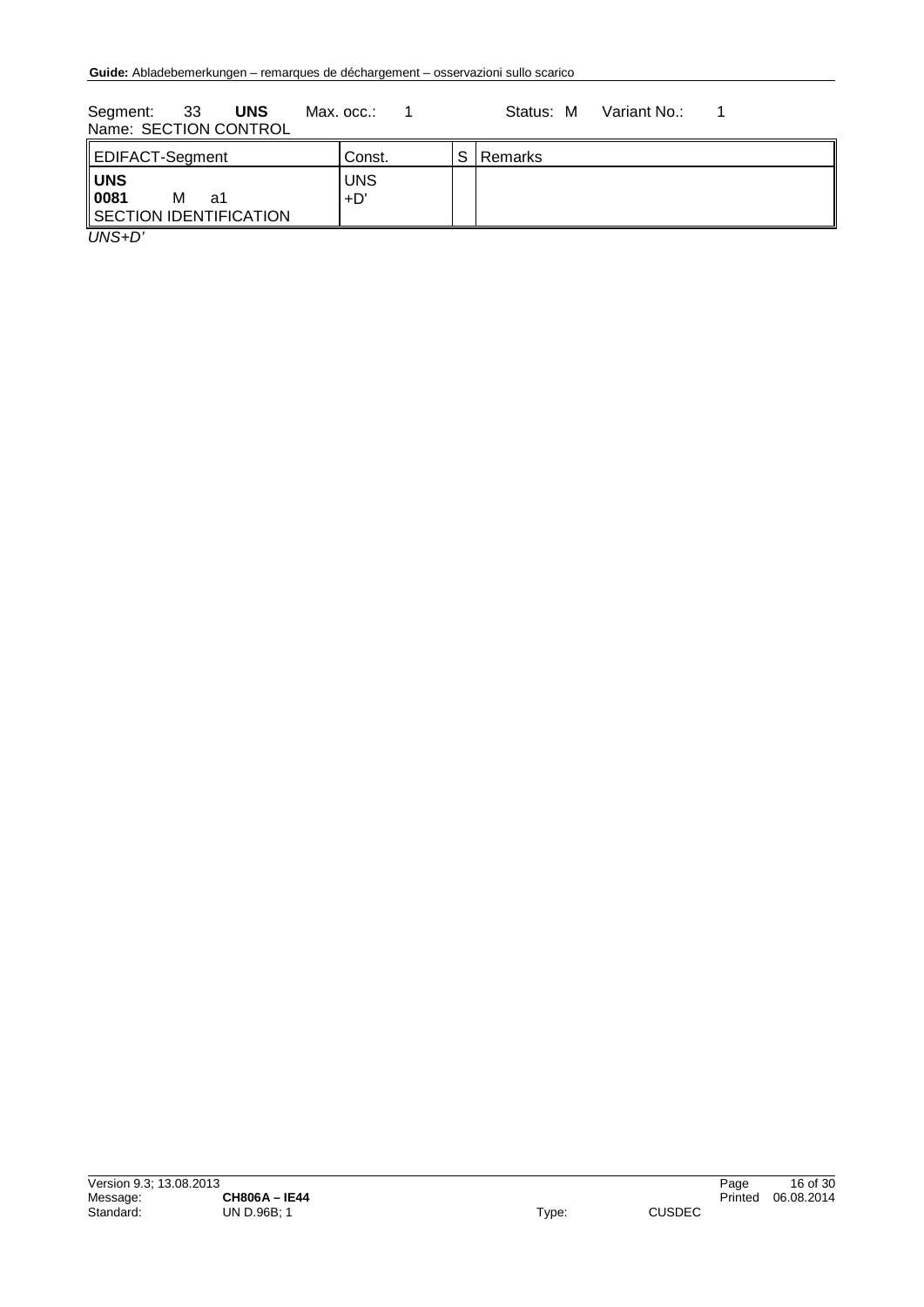Segment group: **SG30** Max. occ.: 9999 Status: C Variant No.: 1 CST-FTX-LOC-DTM-MEA-NAD-TDT-SG31-SG33-SG35-SG37-SG38-SG39-SG40-SG41-SG42-SG44 Segment: 93 **CST** Max. occ.: 1 Status: M Variant No.: 1 Name: Customs status of goods

| EDIFACT-Segment                        | Const.     | S | Remarks                    |
|----------------------------------------|------------|---|----------------------------|
| <b>CST</b>                             | <b>CST</b> |   |                            |
| 1496<br>$\mathbf{C}$<br>n.5            | $+1$       |   | Positionsnummer            |
| <b>GOODS ITEM NUMBER</b>               |            |   | No. de la position         |
|                                        |            |   | No della posizione<br>(n5) |
| C246<br>C                              |            |   |                            |
| <b>CUSTOMS IDENTITY CODES</b>          |            |   |                            |
| 7361<br>M<br>an $.18$                  | +30032410  |   | Warennummer (Tarif-Nr)     |
| Customs code identification            |            |   | No. de tarif               |
|                                        |            |   | Voce doganale<br>(n8)      |
| $\mathsf{C}$<br>1131<br>an.3           | :169'      |   |                            |
| Code list qualifier                    |            |   |                            |
| 3055<br>$\overline{C}$<br>an.3         |            | N |                            |
| Code list responsible agency,          |            |   |                            |
| Coded                                  |            |   |                            |
| C246<br>C                              |            |   |                            |
| <b>CUSTOMS IDENTITY CODES</b>          |            |   |                            |
| 7361<br>M<br>an $.18$                  |            | N |                            |
| Customs code identification            |            |   |                            |
| 1131<br>an.3<br>C.                     |            | N |                            |
| Code list qualifier                    |            |   |                            |
| 3055<br>$\overline{C}$<br>an $3$       |            | N |                            |
| Code list responsible agency,          |            |   |                            |
| Coded                                  |            |   |                            |
| $\mathsf{C}$<br>C246                   |            |   |                            |
| <b>CUSTOMS IDENTITY CODES</b>          |            |   |                            |
| 7361<br>M<br>an18                      |            | N |                            |
| Customs code identification            |            |   |                            |
| 1131<br>$\mathsf{C}$<br>an.3           |            | N |                            |
| Code list qualifier                    |            |   |                            |
| an.3<br>3055<br>C.                     |            | N |                            |
| Code list responsible agency,          |            |   |                            |
| Coded                                  |            |   |                            |
| C246<br>$\mathsf{C}$                   |            |   |                            |
| <b>CUSTOMS IDENTITY CODES</b>          |            |   |                            |
| 7361<br>M<br>an18                      |            | N |                            |
| Customs code identification            |            |   |                            |
| 1131<br>C<br>an.3                      |            | N |                            |
| Code list qualifier<br>3055<br>C       |            |   |                            |
| an.3                                   |            | N |                            |
| Code list responsible agency,<br>Coded |            |   |                            |
| C246<br>$\mathsf{C}$                   |            |   |                            |
| <b>CUSTOMS IDENTITY CODES</b>          |            |   |                            |
| 7361<br>an18<br>М                      |            | N |                            |
| Customs code identification            |            |   |                            |
| 1131<br>$\mathsf{C}$<br>an.3           |            | N |                            |
| Code list qualifier                    |            |   |                            |
| 3055<br>C<br>an.3                      |            | N |                            |
| Code list responsible agency,          |            |   |                            |
| Coded                                  |            |   |                            |
|                                        |            |   |                            |

*CST+1+30032410:169'*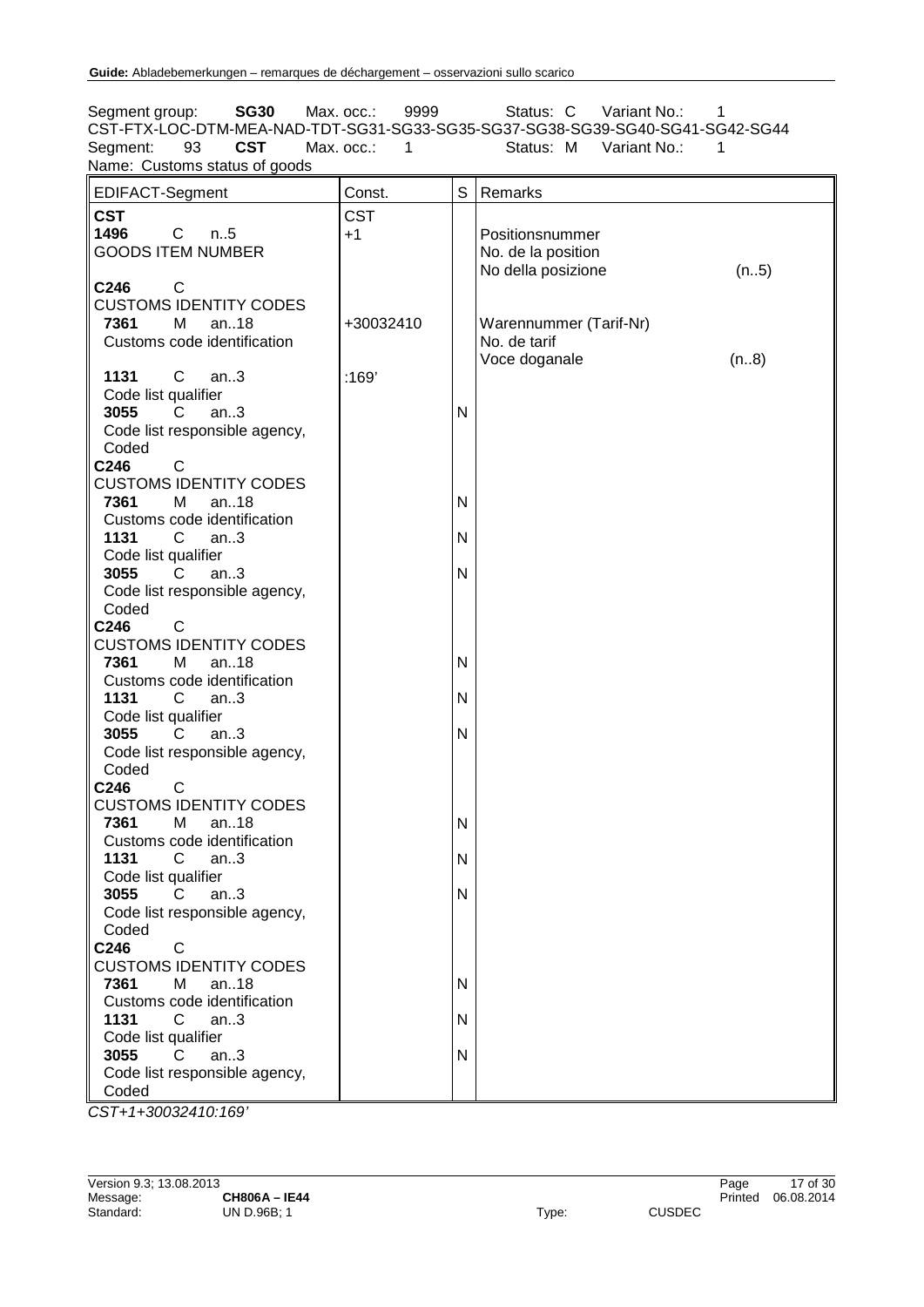Segment group: **SG30** Max. occ.: 9999 Status: C Variant No.: 1 CST-FTX-LOC-DTM-MEA-NAD-TDT-SG31-SG33-SG35-SG37-SG38-SG39-SG40-SG41-SG42-SG44 Segment: 94 **FTX** Max. occ.: 9 Status: C Variant No.: 1 Name: Free text

| EDIFACT-Segment                | Const.         | S | Remarks                                            |                    |
|--------------------------------|----------------|---|----------------------------------------------------|--------------------|
| <b>FTX</b>                     | <b>FTX</b>     |   |                                                    |                    |
| 4451<br>м<br>an.3              | +AAA           |   |                                                    |                    |
| <b>TEXT SUBJECT QUALIFIER</b>  |                |   |                                                    |                    |
| 4453<br>$\overline{C}$<br>an.3 | +              | N |                                                    |                    |
| TEXT FUNCTION, CODED           |                |   |                                                    |                    |
| C <sub>107</sub><br>C          |                |   |                                                    |                    |
| <b>TEXT REFERENCE</b>          |                |   |                                                    |                    |
| 4441<br>м<br>an17              | +              | N |                                                    |                    |
| Free text identification       |                |   |                                                    |                    |
| 1131<br>C<br>an.3              |                | N |                                                    |                    |
| Code list qualifier            |                |   |                                                    |                    |
| 3055<br>an.3<br>C              |                | N |                                                    |                    |
| Code list responsible agency,  |                |   |                                                    |                    |
| Coded                          |                |   |                                                    |                    |
| $\mathsf{C}$<br>C108           |                |   |                                                    |                    |
| <b>TEXT LITERAL</b>            |                |   |                                                    |                    |
| 4440<br>M<br>an.70             | <b>AAAAAA+</b> |   | Warenbezeichnung                                   |                    |
| Free text                      |                |   | Désignation des marchandises                       |                    |
| 4440<br>C                      |                |   | Designazione merce                                 | $(an260; 1-70)$    |
| an.70<br>Free text             | :BBBBBB        |   | Warenbezeichnung                                   |                    |
|                                |                |   | Désignation des marchandises<br>Designazione merce | $(an260; 71-140)$  |
| 4440<br>C<br>an.70             | :CCCCCC        |   | Warenbezeichnung                                   |                    |
| Free text                      |                |   | Désignation des marchandises                       |                    |
|                                |                |   | Designazione merce                                 | $(an260; 141-210)$ |
| 4440<br>C<br>an70              | :DDDDDD"       |   | Warenbezeichnung                                   |                    |
| Free text                      |                |   | Désignation des marchandises                       |                    |
|                                |                |   | Designazione merce                                 | $(an260; 211-260)$ |
| 4440<br>an70<br>C              |                | N |                                                    |                    |
| Free text                      |                |   |                                                    |                    |
| 3453<br>C<br>an.3              |                | N |                                                    |                    |
| LANGUAGE, CODED                |                |   |                                                    |                    |

*FTX+AAA+++AAAAAA:BBBBBB:CCCCCC:DDDDDD'*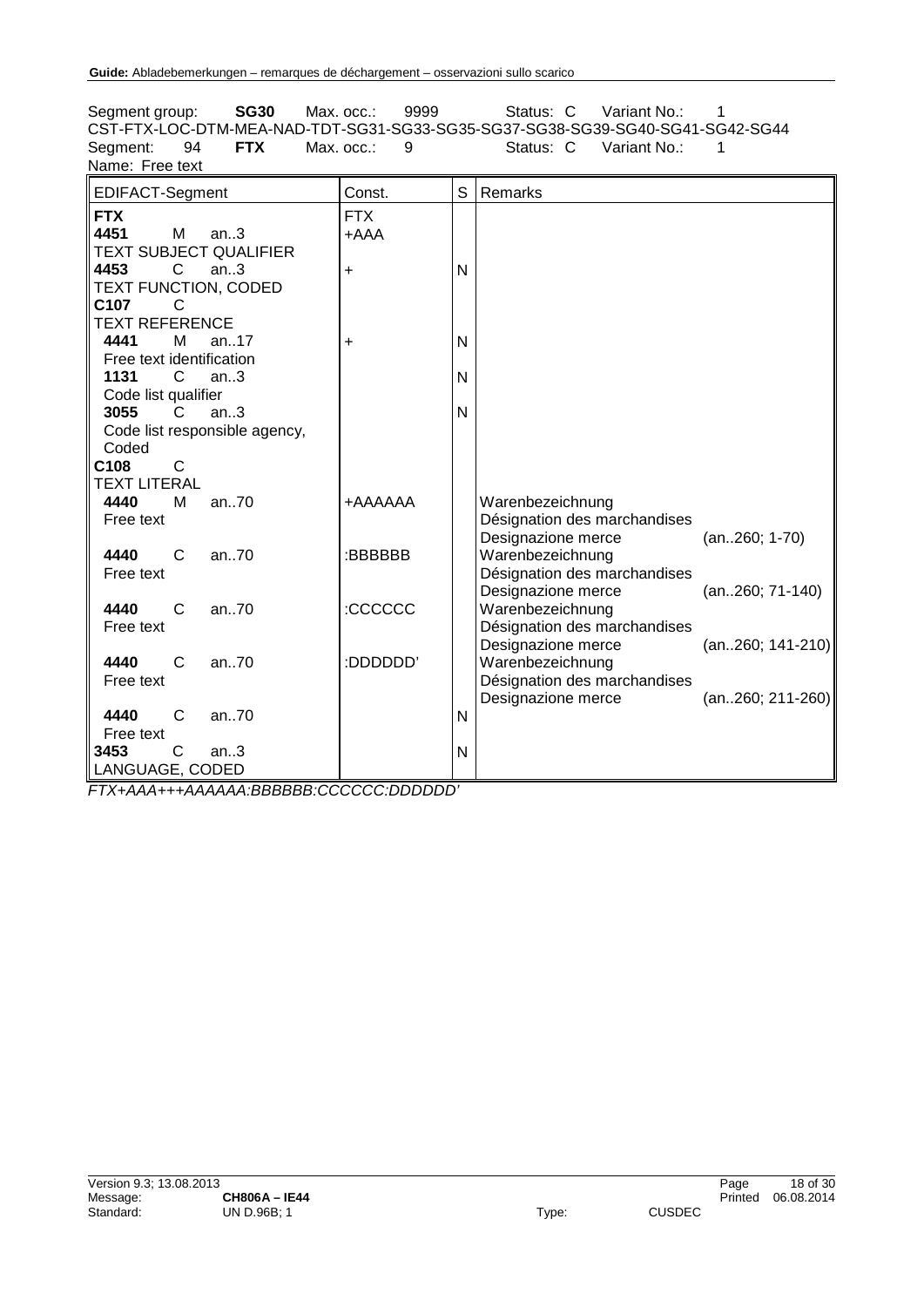Segment group: **SG30** Max. occ.: 9999 Status: C Variant No.: 1 CST-FTX-LOC-DTM-MEA-NAD-TDT-SG31-SG33-SG35-SG37-SG38-SG39-SG40-SG41-SG42-SG44 Segment: 94 **FTX** Max. occ.: 9 Status: C Variant No.: 1 Name: Free text EDIFACT-Segment Const. S Remarks **FTX** FTX **4451** M an..3 TEXT SUBJECT QUALIFIER<br>4453 C an..3 +ABV **4453** C an..3 TEXT FUNCTION, CODED<br>C107 C + N **C107** C TEXT REFERENCE<br>4441 M an. **4441** M an..17 Free text identification +NP | Prüfindikator Indicateur de contrôle Indicatore del controllo (an2) **1131** C an..3 Code list qualifier<br>3055 C ar N **3055** C an..3 Code list responsible agency, coded N **C108** C TEXT LITERAL<br>4440 M **4440** M an..70 Free text<br>4440 +44\*1' Pointer (an..15) **4440** C an..70 Free text<br>4440 N **4440** C an..70 Free text<br>4440 N **4440** C an..70 Free text<br>4440 N **4440** C an..70 Free text N **3453** C an..3 LANGUAGE, CODED N

*FTX+ABV++NP+44\*1'*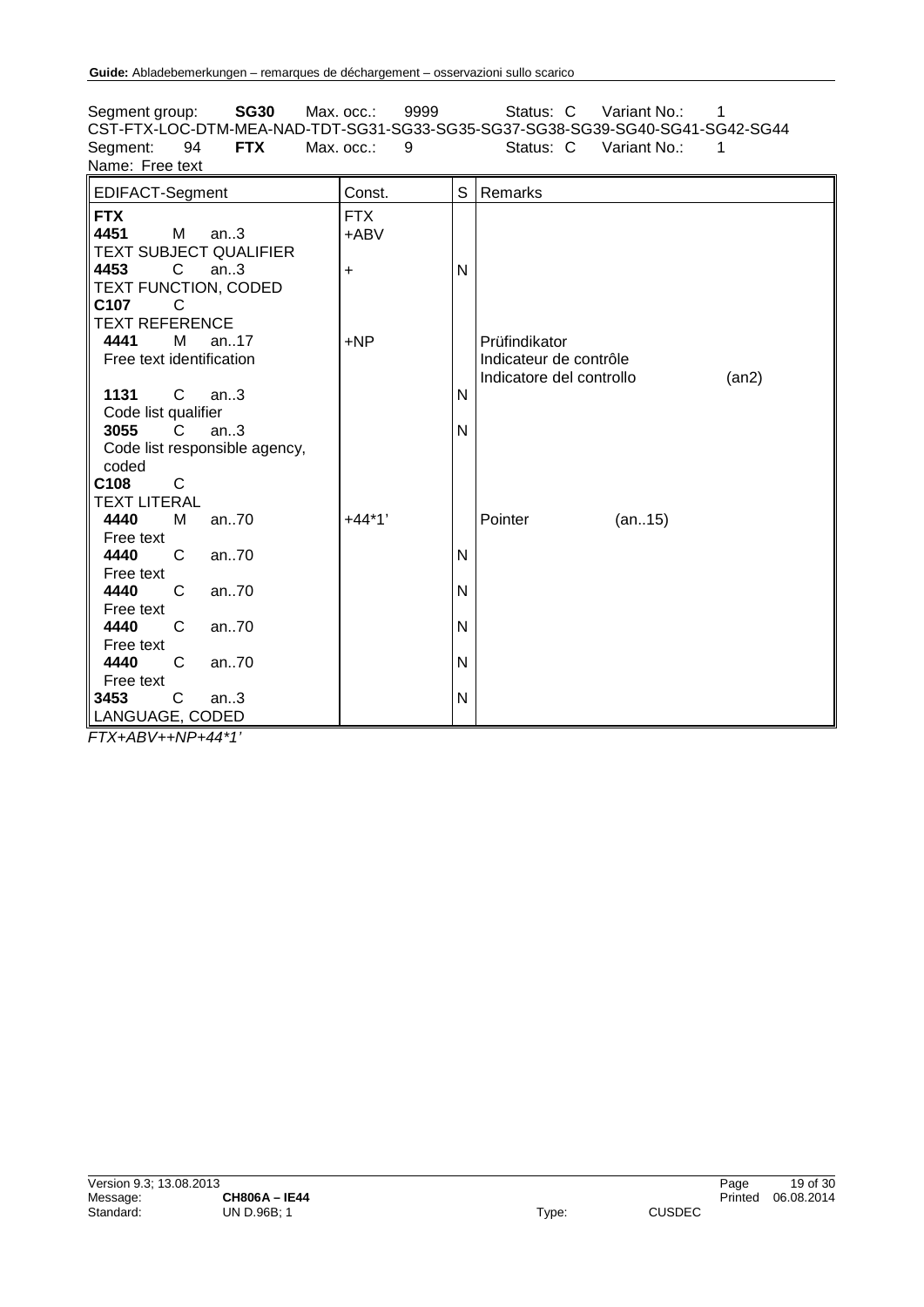Segment group: **SG30** Max. occ.: 9999 Status: C Variant No.: 1 CST-FTX-LOC-DTM-MEA-NAD-TDT-SG31-SG33-SG35-SG37-SG38-SG39-SG40-SG41-SG42-SG44 Segment: 97 **MEA** Max. occ.: 20 Status: C Variant No.: 1 Name: Measurements EDIFACT-Segment Const. S Remarks **MEA** MEA **6311** M an..3 MEASUREMENT APPLICATION **QUALIFIER** +WT **C502** C MEASUREMENT DETAILS<br>6313 C an..3 **an..3** Measurement dimension, coded<br>6321 C an..3 +AAB **an..3** Measurement significance, coded<br>6155 C an..17 N **6155** C an..17 Measurement attribute Identification<br>6154 C N **6154** C an..70 Measurement attribute<br>2174 C N **C174** C VALUE/RANGE<br>6411 M **an..3** Measure unit qualifier<br>6314 C an., 18 +KGM **6314** C an..18 Measurement value :12345678.123' Rohmasse Masse brute Massa lorda (n..11,3) **6162** C n..18 Range minimum<br>6152 C n N **6152** C n..18 Range maximum<br>6432 C n. N **6432** C n..2 Significant digits<br>**7383** C a N **7383** C an..3 SURFACE/LAYER INDICATOR, CODED N

*MEA+WT+AAB+KGM:12345678.123'*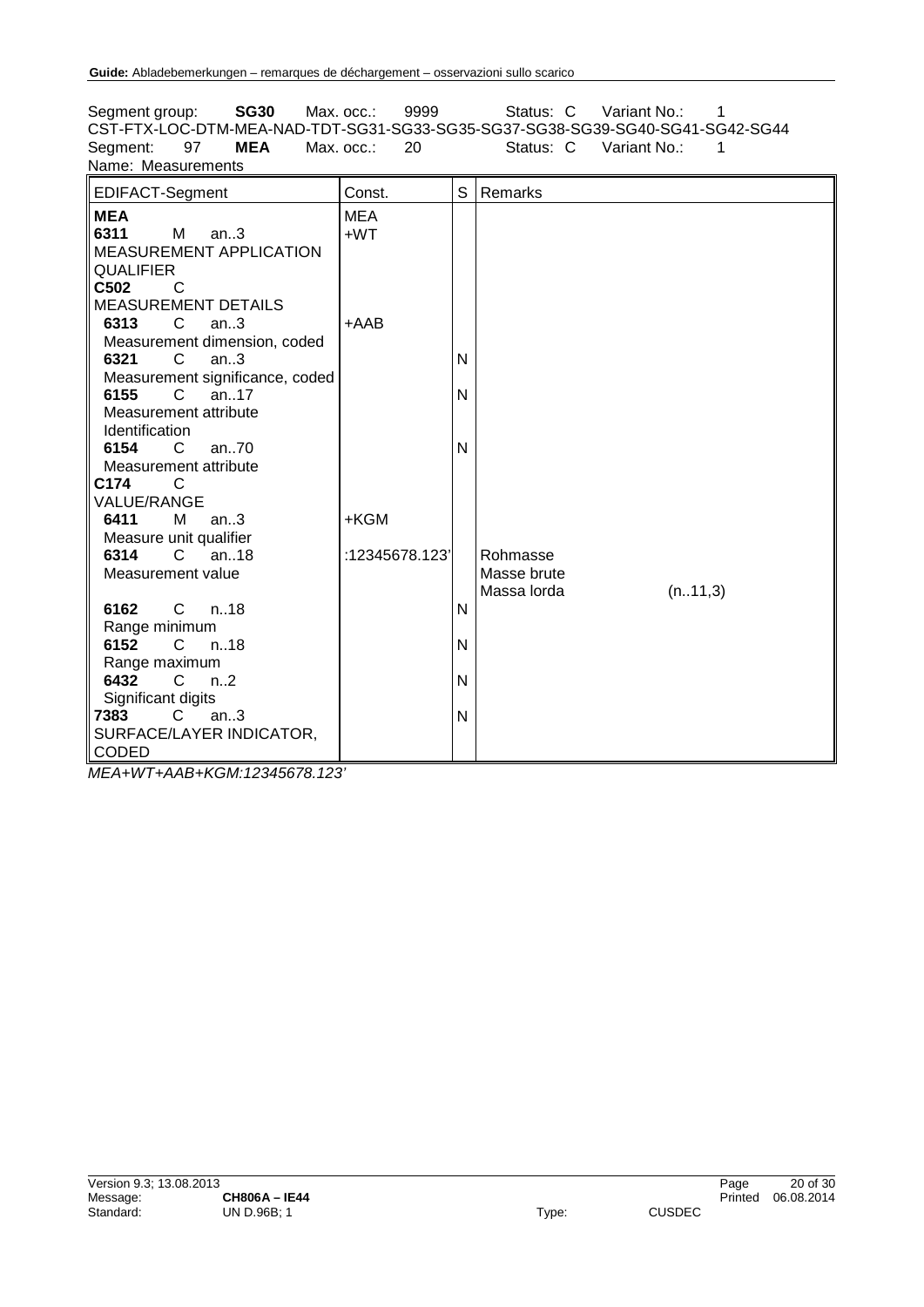Segment group: **SG30** Max. occ.: 9999 Status: C Variant No.: 1 CST-FTX-LOC-DTM-MEA-NAD-TDT-SG31-SG33-SG35-SG37-SG38-SG39-SG40-SG41-SG42-SG44 Segment: 97 **MEA** Max. occ.: 20 Status: C Variant No.: 1 Name: Measurements EDIFACT-Segment Const. S Remarks **MEA** MEA **6311** M an..3 MEASUREMENT APPLICATION **QUALIFIER** +WT **C502** C MEASUREMENT DETAILS<br>6313 C an..3 **an..3** Measurement dimension, coded<br>6321 C an..3 +AAA **an..3** Measurement significance, coded<br>6155 C an..17 N **6155** C an..17 Measurement attribute identification<br>6154 C N **6154** C an..70 Measurement attribute<br>2174 C N **C174** C VALUE/RANGE<br>6411 M **an..3** Measure unit qualifier<br>6314 C an., 18 +KGM **6314** C an..18 Measurement value :12345678.123' Eigenmasse Masse nette Massa netta (n..11,3) **6162** C n..18 Range minimum<br>6152 C n N **6152** C n..18 Range maximum<br>6432 C n. N **6432** C n..2 Significant digits<br>**7383** C a N **7383** C an..3 SURFACE/LAYER INDICATOR, CODED N

*MEA+WT+AAA+KGM:12345678.123'*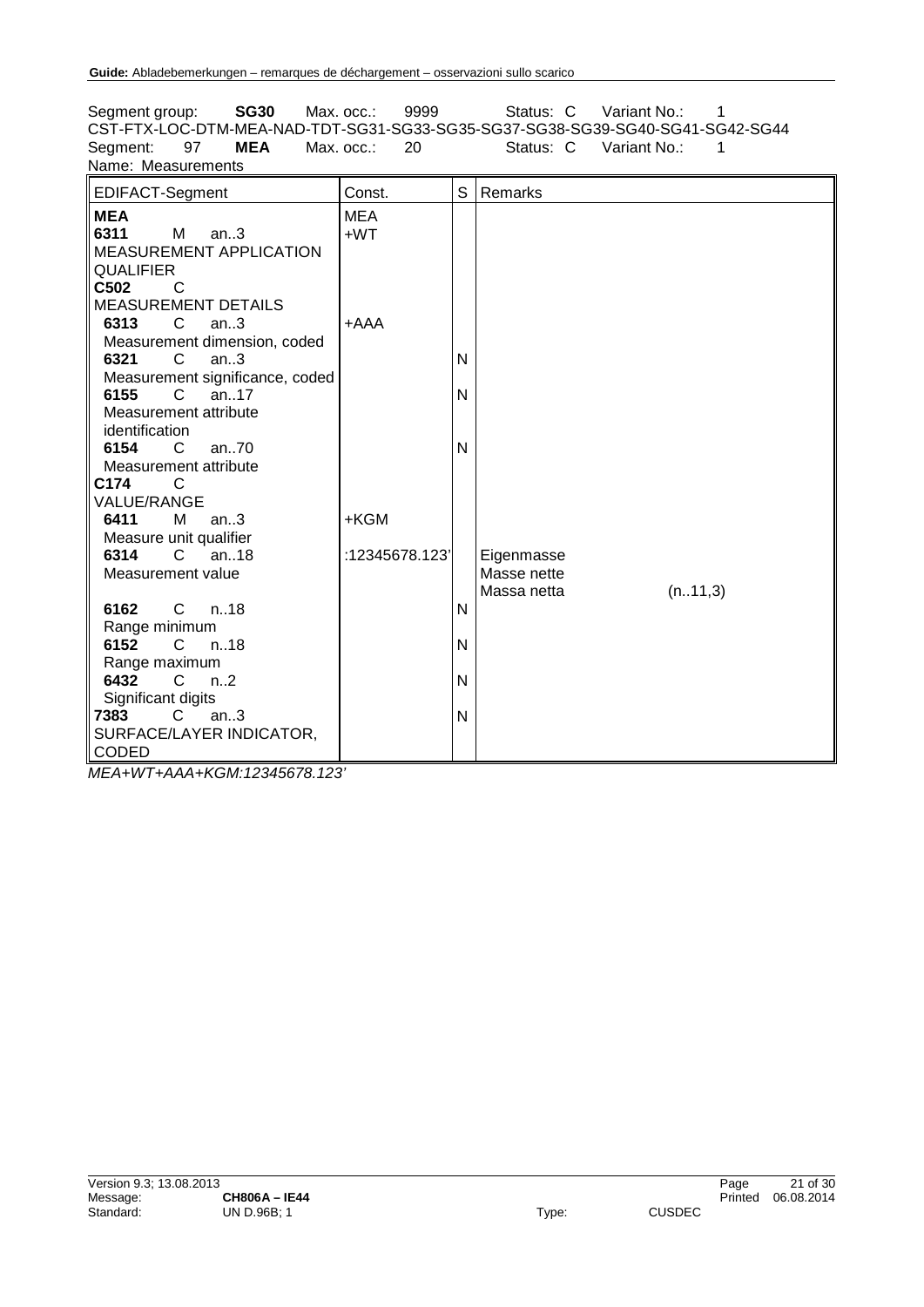| <b>SG31</b><br>Segment group:<br>PAC-SG32         | Max. occ.:<br>99           |              | Variant No.:<br>Status: C<br>1 |
|---------------------------------------------------|----------------------------|--------------|--------------------------------|
| 100<br><b>PAC</b><br>Segment:                     | Max. occ.:<br>$\mathbf{1}$ |              | Status: M<br>Variant No.:<br>1 |
| Name: Package                                     |                            |              |                                |
| EDIFACT-Segment                                   | Const.                     | S            | Remarks                        |
|                                                   |                            |              |                                |
| <b>PAC</b><br>7224<br>C<br>n.8                    | <b>PAC</b><br>$+10$        |              | Anzahl Packstücke              |
| <b>NUMBER OF PACKAGES</b>                         |                            |              | Nombre de colis                |
|                                                   |                            |              | Numero dei colli<br>(n5)       |
| C531<br>C                                         |                            |              |                                |
| PACKAGING DETAILS                                 |                            |              |                                |
| 7075<br>C<br>an.3                                 | +                          |              |                                |
| Packaging level, coded                            |                            |              |                                |
| 7233<br>C<br>an.3                                 |                            | $\mathsf{N}$ |                                |
| Packaging related information,                    |                            |              |                                |
| coded<br>7073<br>C                                |                            |              |                                |
| an.3<br>Packaging terms and conditions,           |                            | N            |                                |
| coded                                             |                            |              |                                |
| C202<br>$\mathsf{C}$                              |                            |              |                                |
| PACKAGE TYPE                                      |                            |              |                                |
| 7065<br>$\mathsf{C}$<br>an17                      | $+PA$                      |              | Verpackungscode                |
| Type of packages identification                   |                            |              | Code d'emballage               |
|                                                   |                            |              | Codice d'imballaggio<br>(an3)  |
| 1131<br>$\mathsf{C}$<br>an.3                      | :6                         |              |                                |
| Code list qualifier                               |                            |              |                                |
| 3055<br>C<br>an.3                                 |                            | $\mathsf{N}$ |                                |
| Code list responsible agency,<br>coded            |                            |              |                                |
| C<br>an35<br>7064                                 | :1000'                     |              | Stückzahl                      |
| Type of packages                                  |                            |              | Nombre de pièces               |
|                                                   |                            |              | No. pezzi<br>(n5)              |
| C<br>C402                                         |                            |              |                                |
| PACKAGE TYPE                                      |                            |              |                                |
| <b>IDENTIFICATION</b>                             |                            |              |                                |
| M<br>7077<br>an.3                                 |                            | $\mathsf{N}$ |                                |
| Item description type, coded<br>7064<br>М<br>an35 |                            | $\mathsf{N}$ |                                |
| Type of packages                                  |                            |              |                                |
| 7143<br>C<br>an.3                                 |                            | $\mathsf{N}$ |                                |
| Item number type, coded                           |                            |              |                                |
| 7064<br>an35<br>C                                 |                            | N            |                                |
| Type of packages                                  |                            |              |                                |
| 7143<br>an.3<br>C                                 |                            | N            |                                |
| Item number type, coded                           |                            |              |                                |
| C532<br>C<br>RETURNABLE PACKAGE                   |                            |              |                                |
| <b>DETAILS</b>                                    |                            |              |                                |
| 8395<br>C<br>an.3                                 |                            | N            |                                |
| Returnable package freight                        |                            |              |                                |
| payment responsibility, coded                     |                            |              |                                |
| 8393<br>C<br>an.3                                 |                            | $\mathsf{N}$ |                                |
| Returnable package load                           |                            |              |                                |
| contents, coded                                   |                            |              |                                |

*PAC+10++PA:6::1000'*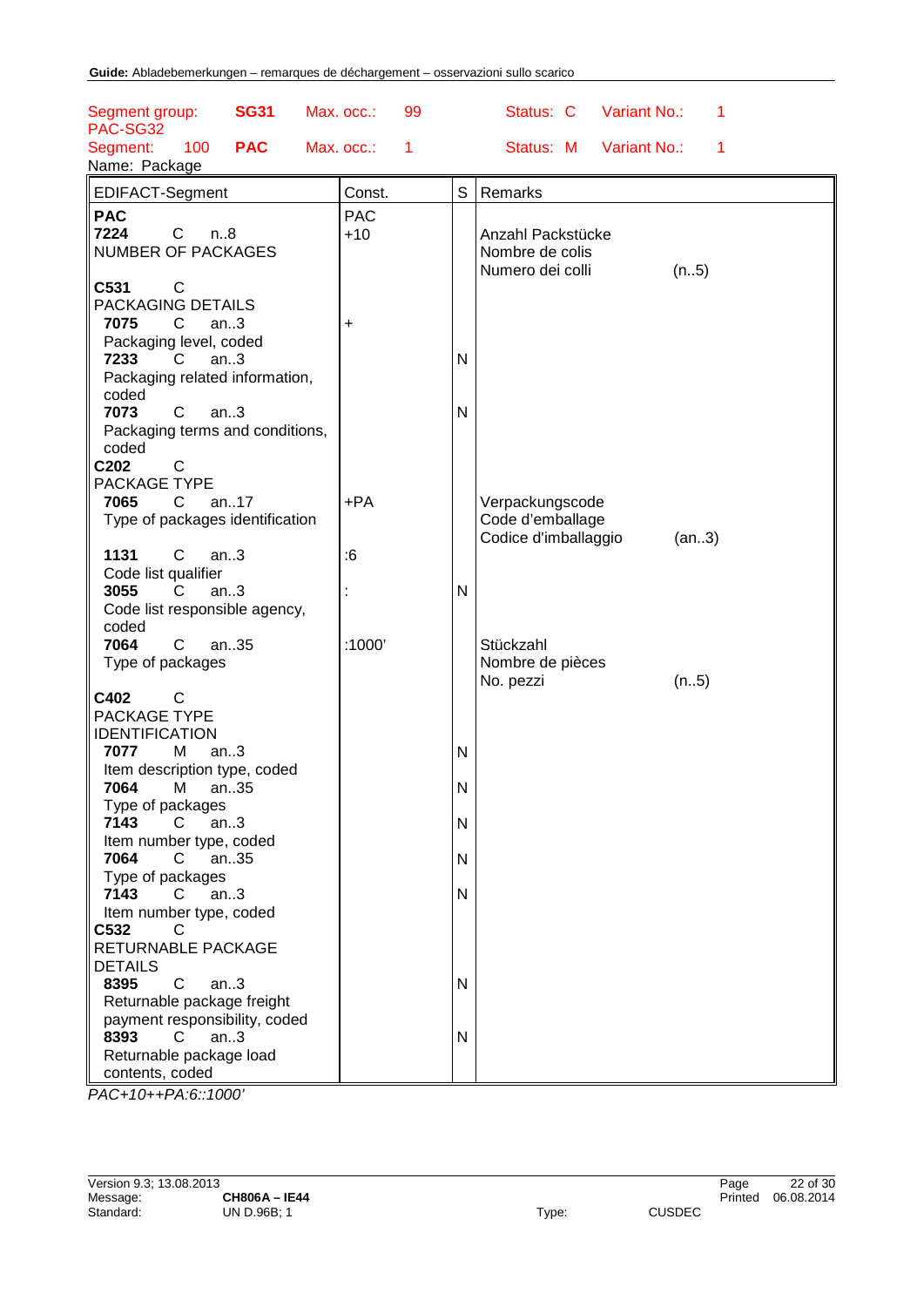| Segment group:<br><b>SG32</b><br>PCI-FTX                      | 999<br>Max. occ.:          |   | Status: C Variant No.:                         | $\mathbf 1$    |
|---------------------------------------------------------------|----------------------------|---|------------------------------------------------|----------------|
| 101<br><b>PCI</b><br>Segment:<br>Name: Package identification | Max. occ.:<br>$\mathbf{1}$ |   | Status: M Variant No.:                         | 1              |
| EDIFACT-Segment                                               | Const.                     | S | Remarks                                        |                |
| <b>PCI</b>                                                    | PCI                        |   |                                                |                |
| $\mathbf{C}$<br>4233<br>an.3                                  | $+28$                      |   |                                                |                |
| <b>MARKING INSTRUCTIONS,</b>                                  |                            |   |                                                |                |
| <b>CODED</b>                                                  |                            |   |                                                |                |
| C210<br>$\mathsf{C}$                                          |                            |   |                                                |                |
| <b>MARKS &amp; LABELS</b>                                     |                            |   |                                                |                |
| 7102<br>M<br>an35                                             | AAAAAA+                    |   | Zeichen (Nummer) Packstücke                    |                |
| Shipping marks                                                |                            |   | No emballage                                   |                |
| 7102<br>an35<br>C                                             | :BBBBBB'                   |   | Imballaggio no.<br>Zeichen (Nummer) Packstücke | $(an42: 1-35)$ |
| Shipping marks                                                |                            |   | No emballage                                   |                |
|                                                               |                            |   | Imballaggio no.                                | $(an42:36-42)$ |
| $\mathsf{C}$<br>7102<br>an35                                  |                            | N |                                                |                |
| Shipping marks                                                |                            |   |                                                |                |
| 7102<br>an35<br>$\overline{C}$                                |                            | N |                                                |                |
| Shipping marks                                                |                            |   |                                                |                |
| 7102<br>$\overline{C}$<br>an35                                |                            | N |                                                |                |
| Shipping marks                                                |                            |   |                                                |                |
| 7102<br>$\mathsf{C}$<br>an35                                  |                            | N |                                                |                |
| Shipping marks                                                |                            |   |                                                |                |
| 7102<br>$\mathsf{C}$<br>an35                                  |                            | N |                                                |                |
| Shipping marks                                                |                            |   |                                                |                |
| 7102<br>an35<br>C.<br>Shipping marks                          |                            | N |                                                |                |
| 7102<br>$\mathsf{C}$<br>an35                                  |                            | N |                                                |                |
| Shipping marks                                                |                            |   |                                                |                |
| 7102<br>$\mathsf{C}$<br>an35                                  |                            | N |                                                |                |
| Shipping marks                                                |                            |   |                                                |                |
| 8275<br>C an3                                                 |                            | N |                                                |                |
| CONTAINER/PACKAGE                                             |                            |   |                                                |                |
| STATUS, CODED                                                 |                            |   |                                                |                |
| C827<br>C                                                     |                            |   |                                                |                |
| <b>TYPE OF MARKING</b>                                        |                            |   |                                                |                |
| 7511<br>$M$ an3                                               |                            | N |                                                |                |
| Type of marking, coded<br>1131<br>an.3<br>C                   |                            | N |                                                |                |
| Code list qualifier                                           |                            |   |                                                |                |
| 3055<br>$\mathbf{C}$<br>an.3                                  |                            | N |                                                |                |
| Code list responsible agency,                                 |                            |   |                                                |                |
| Coded                                                         |                            |   |                                                |                |

*PCI+28+AAAAAA:BBBBBB'*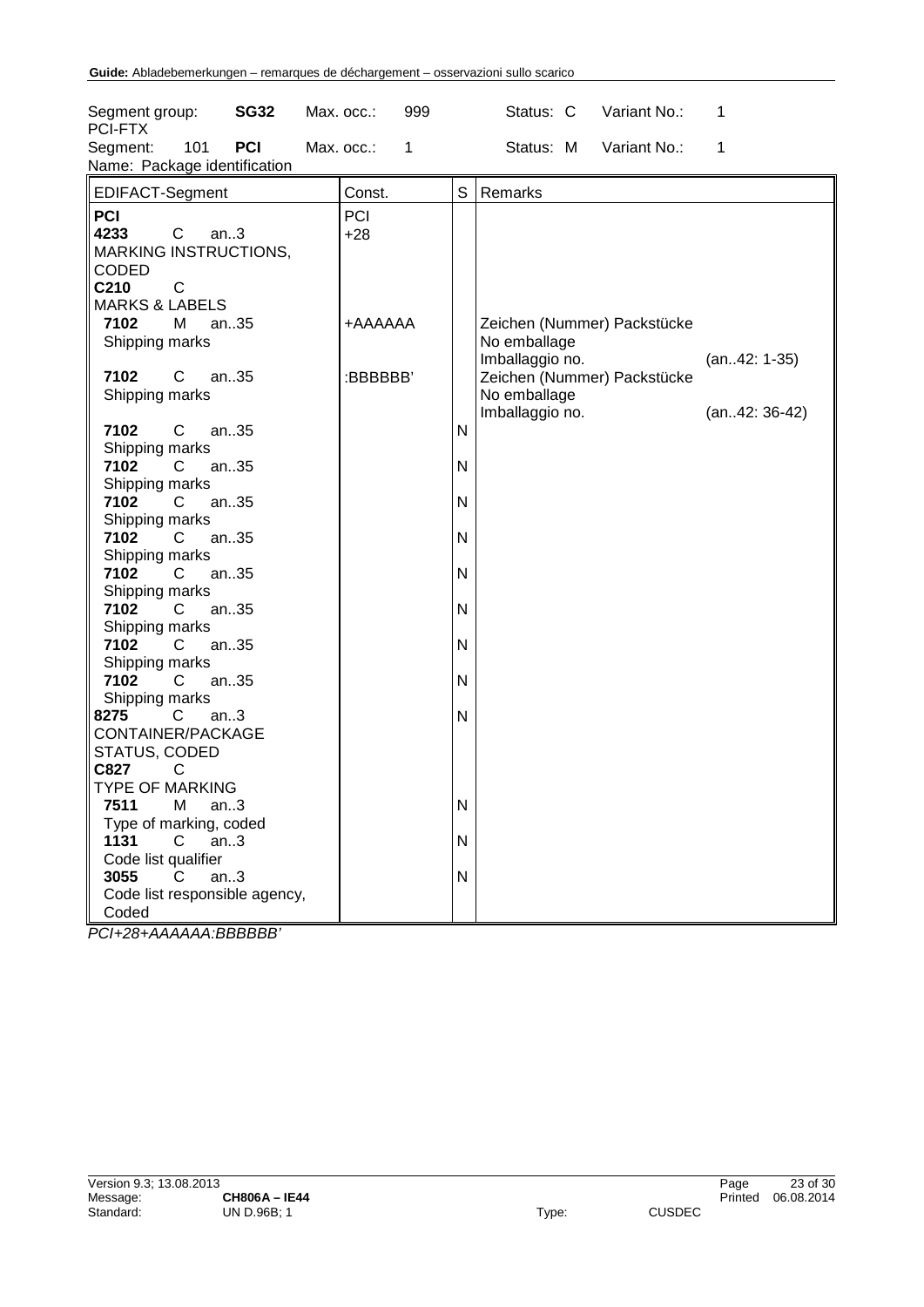| <b>SG35</b><br>Segment group:<br>RFF-DTM-GIN-MOA-SG36<br>106<br><b>RFF</b><br>Segment:<br>Name: Reference                                                                                                                                                         | Max. occ.:<br>Max. occ.:                | 999<br>1 |   | Variant No.:<br>Status: C<br>Status: M<br>Variant No.:            |
|-------------------------------------------------------------------------------------------------------------------------------------------------------------------------------------------------------------------------------------------------------------------|-----------------------------------------|----------|---|-------------------------------------------------------------------|
| <b>EDIFACT-Segment</b>                                                                                                                                                                                                                                            | Const.                                  |          | S | Remarks                                                           |
| <b>RFF</b><br>C <sub>506</sub><br>м<br><b>REFERENCE</b><br>1153<br>м<br>an $3$<br>Reference qualifier<br>1154<br>C<br>an. $.35$<br>Reference number<br>C<br>1156<br>an.6<br>Line number<br>С<br>4000<br>an35<br>Reference version number<br>BEE 448 81/BLU6080011 | <b>RFF</b><br>+AAQ<br>:CXBU100200<br>1' |          |   | <b>Container Nummer</b><br>No container<br>N. container<br>(an17) |

*RFF+AAQ:CXBU1002001'*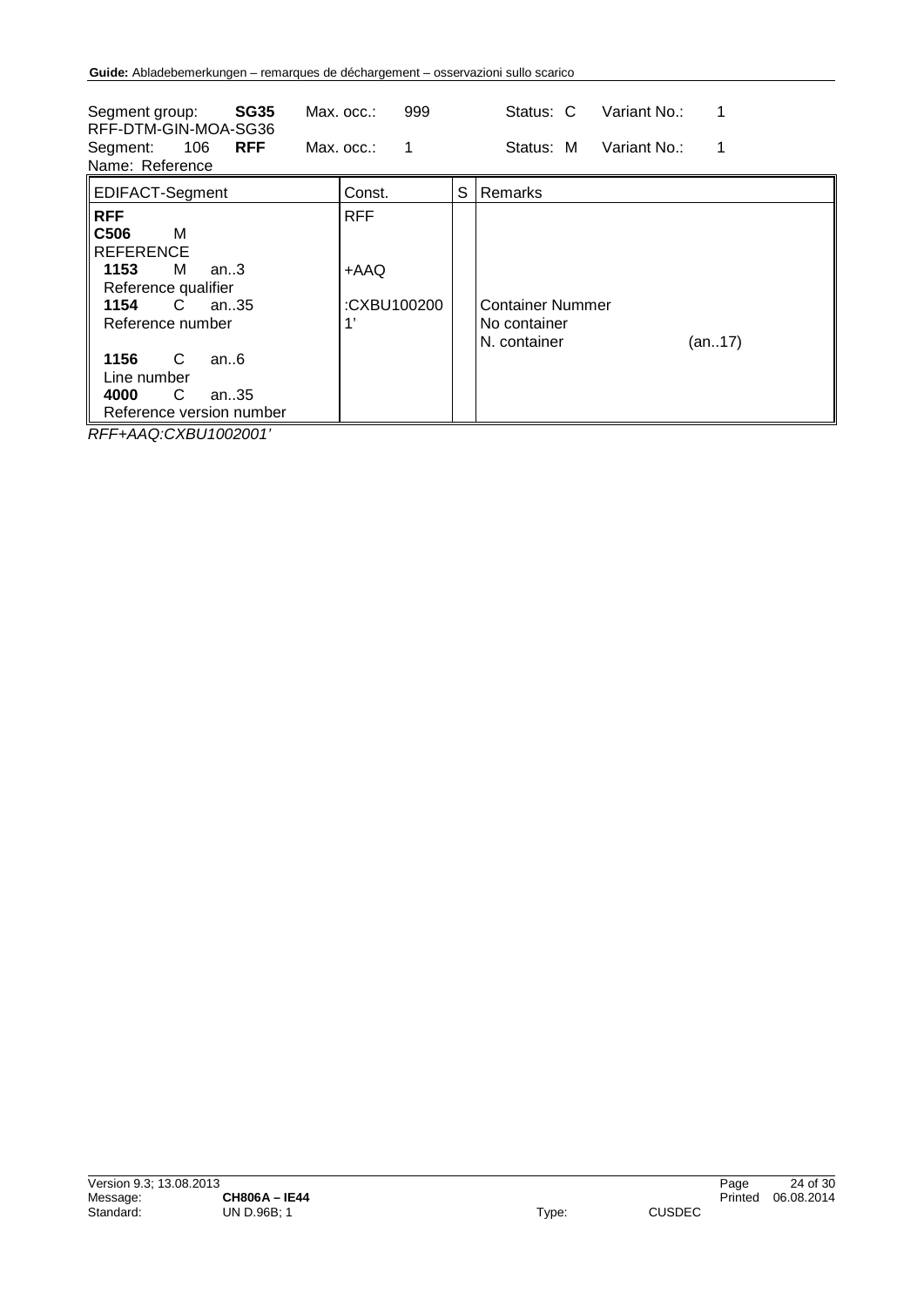| Segment group:<br><b>SG37</b>                                                      | Max. occ.:<br>25 |              | Variant No.:<br>Status: C                               | 1      |
|------------------------------------------------------------------------------------|------------------|--------------|---------------------------------------------------------|--------|
| DOC-DTM-LOC-NAD<br><b>DOC</b><br>Segment:<br>112<br>Name: Document/message details | Max. occ.:<br>1  |              | Status: M<br>Variant No.:                               | 1      |
| EDIFACT-Segment                                                                    | Const.           | S            | Remarks                                                 |        |
| <b>DOC</b>                                                                         | <b>DOC</b>       |              |                                                         |        |
| C002<br>M                                                                          |                  |              |                                                         |        |
| DOCUMENT/MESSAGE NAME                                                              |                  |              |                                                         |        |
| 1001<br>C<br>an.3                                                                  | +916             |              |                                                         |        |
| Document/message name,                                                             |                  |              |                                                         |        |
| Coded                                                                              |                  |              |                                                         |        |
| $\mathsf{C}$<br>1131<br>an.3                                                       |                  | N            |                                                         |        |
| Code list qualifier                                                                |                  |              |                                                         |        |
| an.3<br>3055<br>C                                                                  |                  | N            |                                                         |        |
| Code list responsible agency,                                                      |                  |              |                                                         |        |
| Coded                                                                              |                  |              |                                                         |        |
| 1000<br>C<br>an35                                                                  | :820             |              | Art Unterlage-Code                                      |        |
| Document/message name                                                              |                  |              | Genre de code de documents                              |        |
|                                                                                    |                  |              | Genere codice documenti                                 | (an4)  |
| C503<br>C                                                                          |                  |              |                                                         |        |
| DOCUMENT/MESSAGE DETAILS                                                           |                  |              |                                                         |        |
| 1004<br>$\mathsf{C}$<br>an35                                                       | +ZNUnt           |              | Zeichen (Nummer) Unterlage<br>Numérotation des dossiers |        |
| Document/message number                                                            |                  |              | Documento no.                                           | (an35) |
| 1373<br>C<br>an.3                                                                  |                  | N            |                                                         |        |
| Document/message status,                                                           |                  |              |                                                         |        |
| Coded                                                                              |                  |              |                                                         |        |
| 1366<br>C<br>an35                                                                  | :ZusatzAng'      |              | Zusätzliche Angaben                                     |        |
| Document/message source                                                            |                  |              | Indications supplémentaires                             |        |
|                                                                                    |                  |              | Indicazioni supplementari                               | (an26) |
| $\mathsf{C}$<br>3453<br>an.3                                                       |                  | $\mathsf{N}$ |                                                         |        |
| Language, coded                                                                    |                  |              |                                                         |        |
| 3153<br>C<br>an.3                                                                  |                  | N            |                                                         |        |
| <b>COMMUNICATION CHANNEL</b>                                                       |                  |              |                                                         |        |
| <b>IDENTIFIER, CODED</b>                                                           |                  |              |                                                         |        |
| 1220<br>C<br>n <sub>1</sub> 2                                                      |                  | N            |                                                         |        |
| NUMBER OF COPIES OF                                                                |                  |              |                                                         |        |
| <b>DOCUMENT REQUIRED</b>                                                           |                  |              |                                                         |        |
| 1218<br>С<br>n <sub>1</sub> 2                                                      |                  | N            |                                                         |        |
| <b>NUMBER OF ORIGINALS OF</b>                                                      |                  |              |                                                         |        |
| DOCUMENT REQUIRED                                                                  |                  |              |                                                         |        |

*DOC+916:::820+ZNUnt::ZusatzAng'*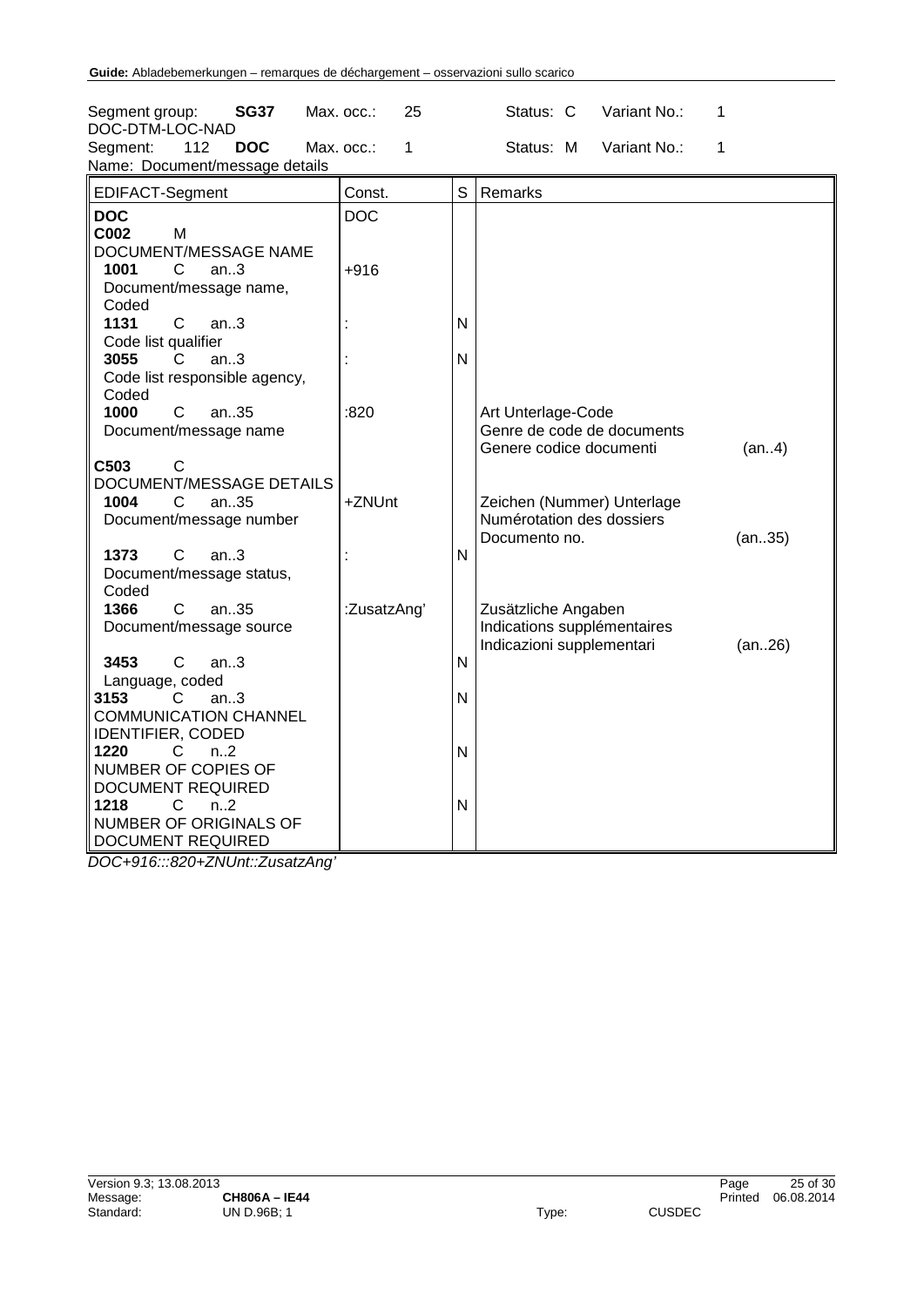| Segment group:<br><b>SG44</b><br>GIR-GIS-NAD-MEA-SG45-SG47-SG48                                                               | 50<br>Max. occ.:   | Status: C<br>Variant No.:<br>1                                                                           |
|-------------------------------------------------------------------------------------------------------------------------------|--------------------|----------------------------------------------------------------------------------------------------------|
| 132<br><b>GIR</b><br>Segment:<br>Name: Related identification numbers                                                         | 1<br>Max. occ.:    | Status: M<br>Variant No.:<br>1                                                                           |
| EDIFACT-Segment                                                                                                               | Const.             | S<br>Remarks                                                                                             |
| <b>GIR</b><br>7297<br>M<br>an.3<br><b>SET IDENTIFICATION</b><br><b>QUALIFIER</b><br>C206<br>M<br><b>IDENTIFICATION NUMBER</b> | <b>GIR</b><br>$+3$ |                                                                                                          |
| 7402<br>an35<br>м<br>Identity number<br>7405<br>$\mathsf{C}$<br>an.3<br>Identity number qualifier                             | $+1000$            | <b>Empfindliche Menge</b><br>Quantité sensible<br>Quantità sensibile<br>(n11,3)<br>N                     |
| 4405<br>C<br>an.3<br>Status, coded<br>C206<br>C<br><b>IDENTIFICATION NUMBER</b>                                               |                    | N                                                                                                        |
| 7402<br>М<br>an35<br>Identity number<br>7405<br>C<br>an.3                                                                     | $+1'$              | Empfindliche Waren-Code<br>Code marchandises sensibles<br>Codice merci sensibile<br>(n2)<br>$\mathsf{N}$ |
| Identity number qualifier<br>an.3<br>4405<br>C<br>Status, coded<br>C206<br>С                                                  |                    | N                                                                                                        |
| <b>IDENTIFICATION NUMBER</b><br>7402<br>М<br>an35<br>Identity number                                                          |                    | N                                                                                                        |
| 7405<br>$\mathsf{C}$<br>an.3<br>Identity number qualifier<br>4405<br>an.3<br>C<br>Status, coded                               |                    | $\mathsf{N}$<br>N                                                                                        |
| C <sub>206</sub><br>С<br><b>IDENTIFICATION NUMBER</b><br>7402<br>Μ<br>an35                                                    |                    | N                                                                                                        |
| Identity number<br>7405<br>$\mathsf{C}$<br>an.3<br>Identity number qualifier                                                  |                    | N                                                                                                        |
| 4405<br>$C$ an3<br>Status, coded<br>C206<br>C<br><b>IDENTIFICATION NUMBER</b>                                                 |                    | N                                                                                                        |
| 7402<br>М<br>an35<br>Identity number<br>an.3<br>7405<br>C.                                                                    |                    | N<br>N                                                                                                   |
| Identity number qualifier<br>an.3<br>4405<br>C<br>Status, coded                                                               |                    | N                                                                                                        |

*GIR+3+1000+1'*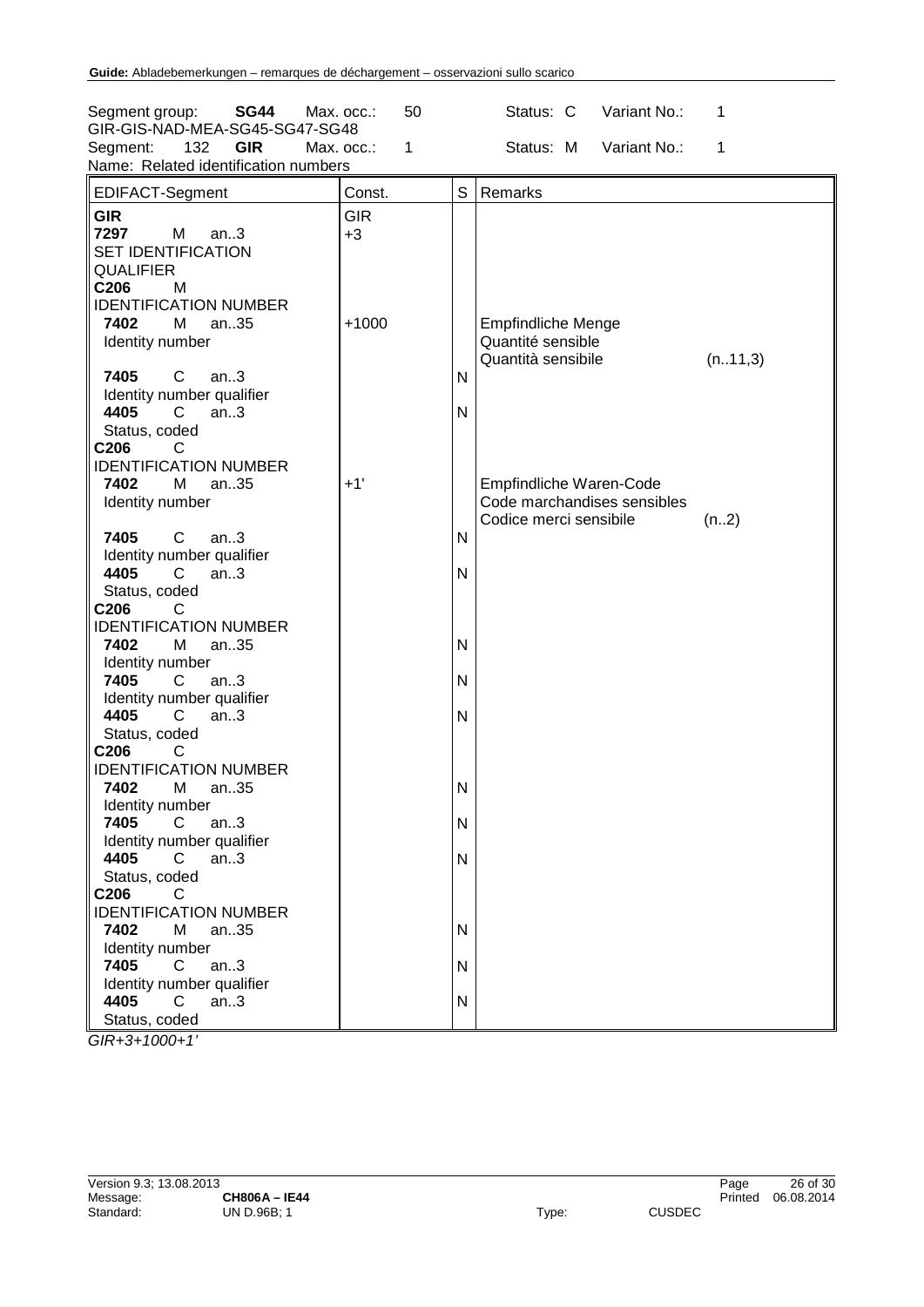Segment: 145 UNS Max. occ.: 1 Status: M Variant No.: 1 Name: SECTION CONTROL

| EDIFACT-Segment                                         | Const.              | c | l Remarks |
|---------------------------------------------------------|---------------------|---|-----------|
| <b>UNS</b><br>0081<br>М<br>a1<br>SECTION IDENTIFICATION | <b>UNS</b><br>$+S'$ |   |           |
| $\overline{\phantom{a}}$                                |                     |   |           |

*UNS+S'*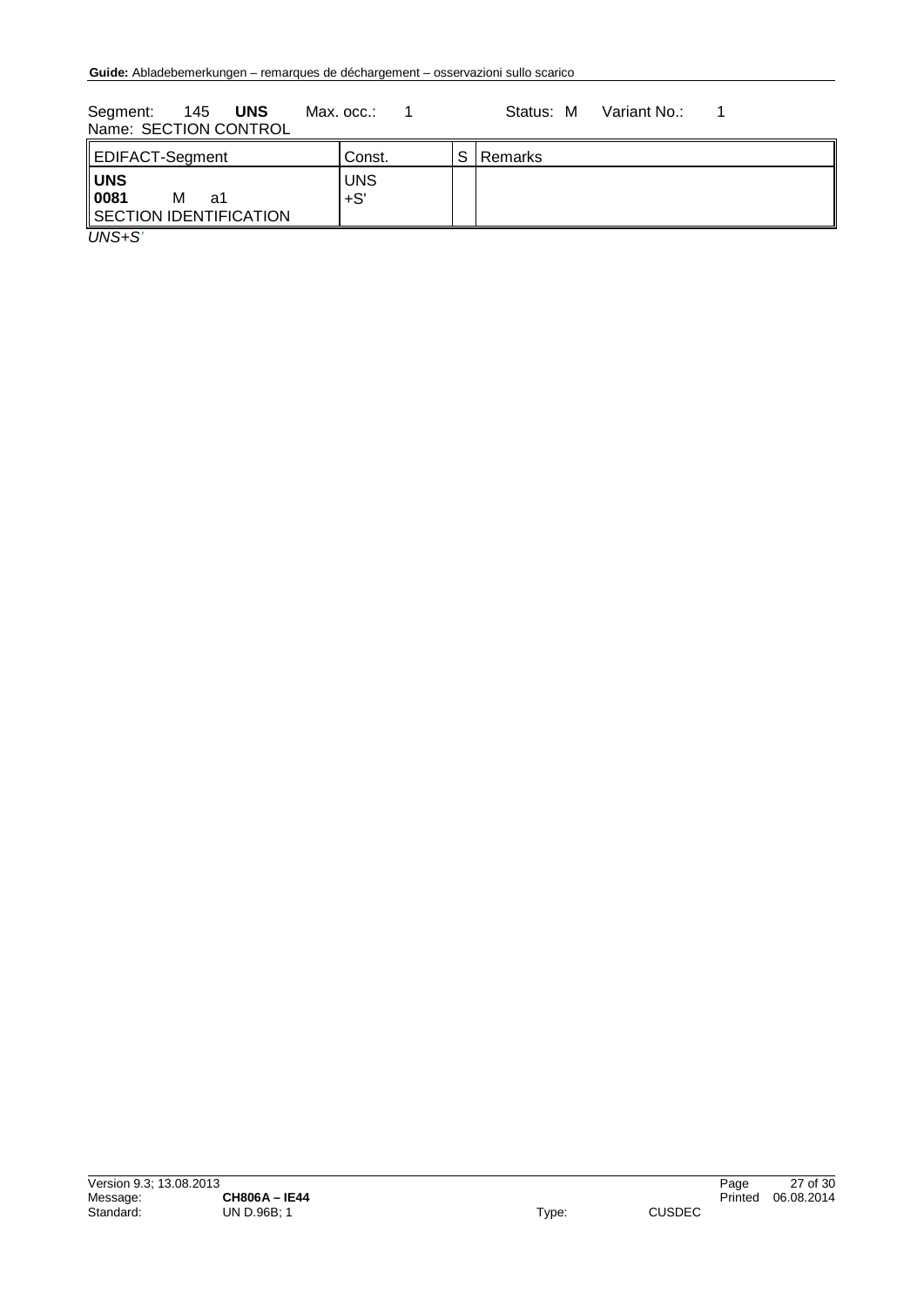| 0.911011<br>$\blacksquare$<br>.<br>1<br>ouuuo. o<br>Name: Control total    |                     |   |                                                                                |  |
|----------------------------------------------------------------------------|---------------------|---|--------------------------------------------------------------------------------|--|
| EDIFACT-Segment                                                            | Const.              | S | Remarks                                                                        |  |
| <b>CNT</b><br>C <sub>270</sub><br>м<br><b>CONTROL</b><br>м<br>6069<br>an.3 | <b>CNT</b><br>$+16$ |   |                                                                                |  |
| Control qualifier<br>M n18<br>6066<br>Control value                        | :1'                 |   | Anzahl Zollverschlüsse<br>Nombre de scellements<br>(n.4)<br>Numero di suggelli |  |
| 6411<br>C<br>an.3<br>Measure unit qualifier                                |                     | N |                                                                                |  |

Seament: 146 **CNT** Max. occ.: 5 Status: C Variant No.: 1

*CNT+16:1'*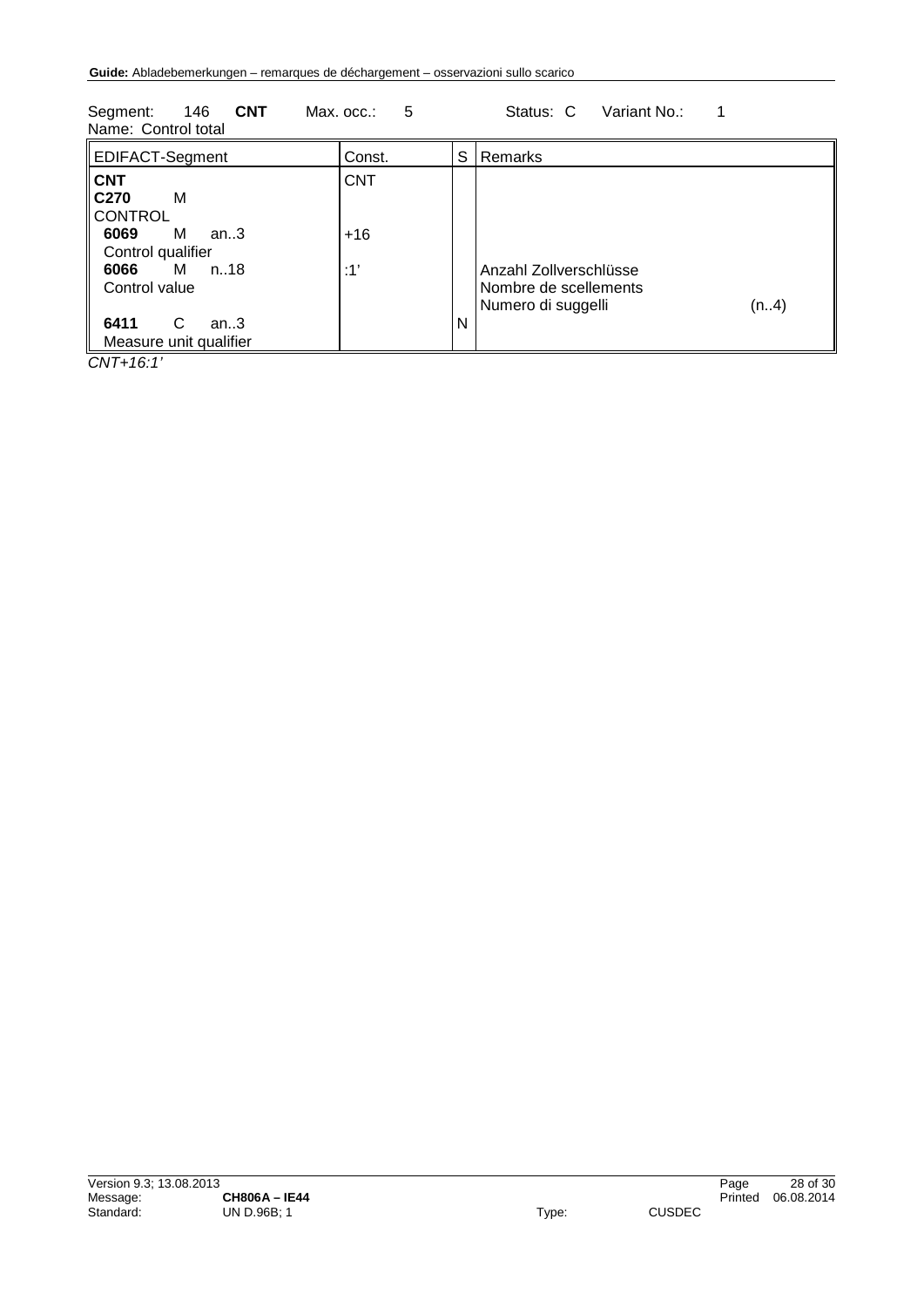Segment: 152 **UNT** Max. occ.: 1 Status: M Variant No.: 1 Name: MESSAGE TRAILER

| EDIFACT-Segment                                                                                                                               | Const.                                      | S | Remarks      |  |
|-----------------------------------------------------------------------------------------------------------------------------------------------|---------------------------------------------|---|--------------|--|
| <b>UNT</b><br>0074<br>м<br>$n_{\cdot}6$<br>∥NUMBER OF SEGMENTS IN A<br><b>MESSAGE</b><br>   0062<br>м<br>an.14<br>MESSAGE REFERENCE<br>NUMBER | <b>UNT</b><br>$+25$<br>+ch806a00000<br>001' |   | l = UNH 0062 |  |
| .  .__ _ _<br>.                                                                                                                               |                                             |   |              |  |

*UNT+25+ch806a00000001'*